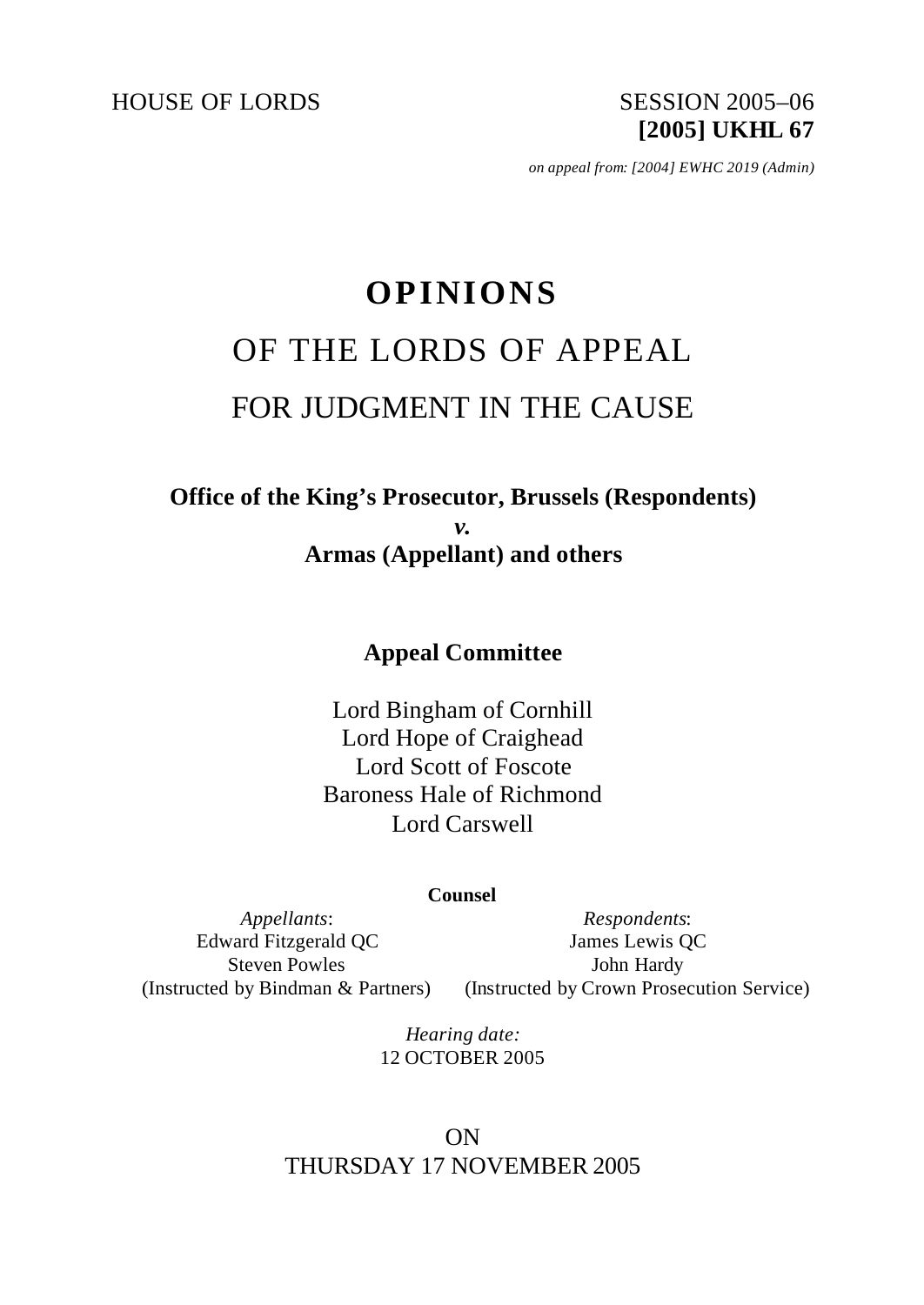#### **HOUSE OF LORDS**

## **OPINIONS OF THE LORDS OF APPEAL FOR JUDGMENT IN THE CAUSE**

## **Office of the King's Prosecutor, Brussels (Respondents)** *v.* **Armas (Appellant) and others**

#### **[2005] UKHL 67**

#### **LORD BINGHAM OF CORNHILL**

#### My Lords,

1. The Kingdom of Belgium seeks the surrender of the appellant, Mr Cando Armas, an Ecuadorean citizen who was convicted in Brussels in his absence of three charges. He was sentenced to five years' imprisonment, and his surrender is sought in order that (subject to any order made on a retrial) he may serve that sentence. The Belgian request is governed by Part 1 of the Extradition Act 2003, which was enacted in discharge of the United Kingdom's duty to transpose into national law the obligations imposed on it by the European Council Framework Decision of 13 June 2002 on the European arrest warrant and the surrender procedures between Member States (2002/584/JHA). The crucial issue between the parties is whether the Belgian request falls within section 65 of the 2003 Act: the appellant contends, and Deputy Senior District Judge Wickham held, that it does not; the prosecutor submits, and the Queen's Bench Divisional Court (Henriques and Stanley Burnton JJ) held, that it does: [2004] EWHC 2019 (Admin); [2005] 1 WLR 1389. The appellant challenges that conclusion.

#### *The legislation*

2. It is not unusual for those facing prosecution or imprisonment in one country to take refuge in another in the hope of evading trial or punishment as the case may be. Procedures have long existed enabling the first country to seek the surrender of the fugitive by the second. But the procedures established by bilateral treaty have in the past been characterised by technicality and delay so great as to impede or even frustrate the efficacy of the process. There has accordingly been a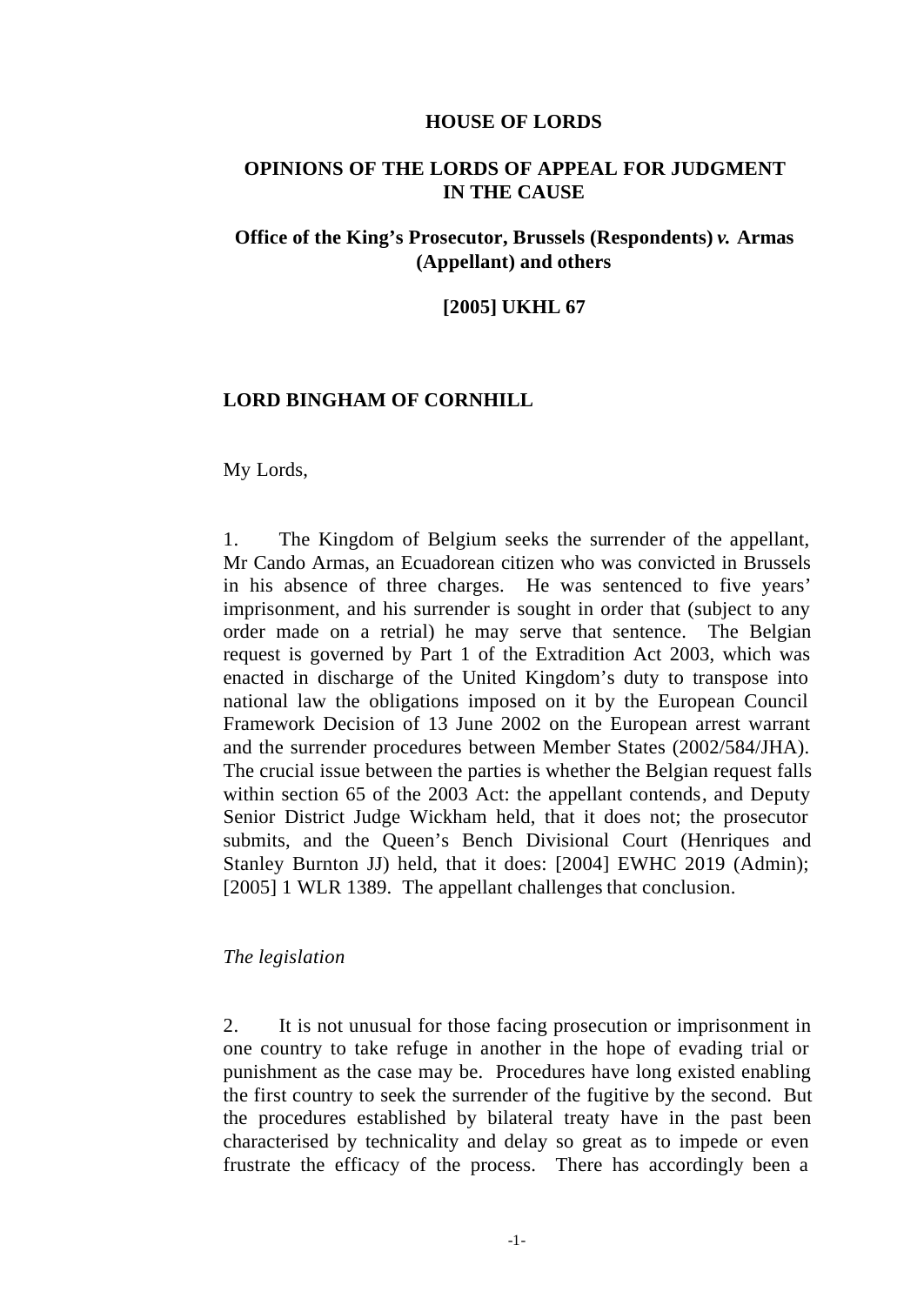movement among the Member States of the European Union, gaining strength in recent years, to establish, as between themselves, a simpler, quicker, more effective procedure, founded on Member States' confidence in the integrity of each other's legal and judicial systems.

3. The legal foundation of this movement is now found in articles 31(a) and (b) and 34(2)(b) of the Treaty on European Union, providing for judicial cooperation in criminal matters, the facilitation of extradition and the adoption of framework decisions for the purpose of approximating the laws and regulations of Member States. At a meeting of the European Council at Tampere in Finland on 15 and 16 October 1999 it was resolved (in para 35 of the Presidency's conclusions) that the formal extradition procedure should be abolished among Member States as far as persons were concerned who were fleeing from justice after having been finally sentenced, and replaced by a simple transfer of such persons. The Council and the Commission were invited (para 37) to adopt a programme of measures. On 30 November 2000 the Council duly adopted a programme of measures, one of the express objects of which (measure 15) related to the transfer of persons intent on fleeing justice after they have been finally sentenced: OJ C12, 15.1.2001. The Commission, on 27 November 2001, made a very detailed proposal for a Council Framework Decision on a European arrest warrant: COM/2001/0522 final – CNS 2001/0215. This was considered, and was the subject of detailed consultation, by the European Parliament, A5- 0003/2002, 9 January 2002. The stage was thus set for the Council Framework Decision which gives rise, although indirectly, to these proceedings.

4. The purpose of the Council Framework Decision is clearly outlined in recitals  $(5)$ ,  $(6)$ ,  $(10)$  and  $(11)$  of the preamble:

"(5) The objective set for the Union to become an area of freedom, security and justice leads to abolishing extradition between Member States and replacing it by a system of surrender between judicial authorities. Further, the introduction of a new simplified system of surrender of sentenced or suspected persons for the purposes of execution or prosecution of criminal sentences makes it possible to remove the complexity and potential for delay inherent in the present extradition procedures. Traditional cooperation relations which have prevailed up till now between Member States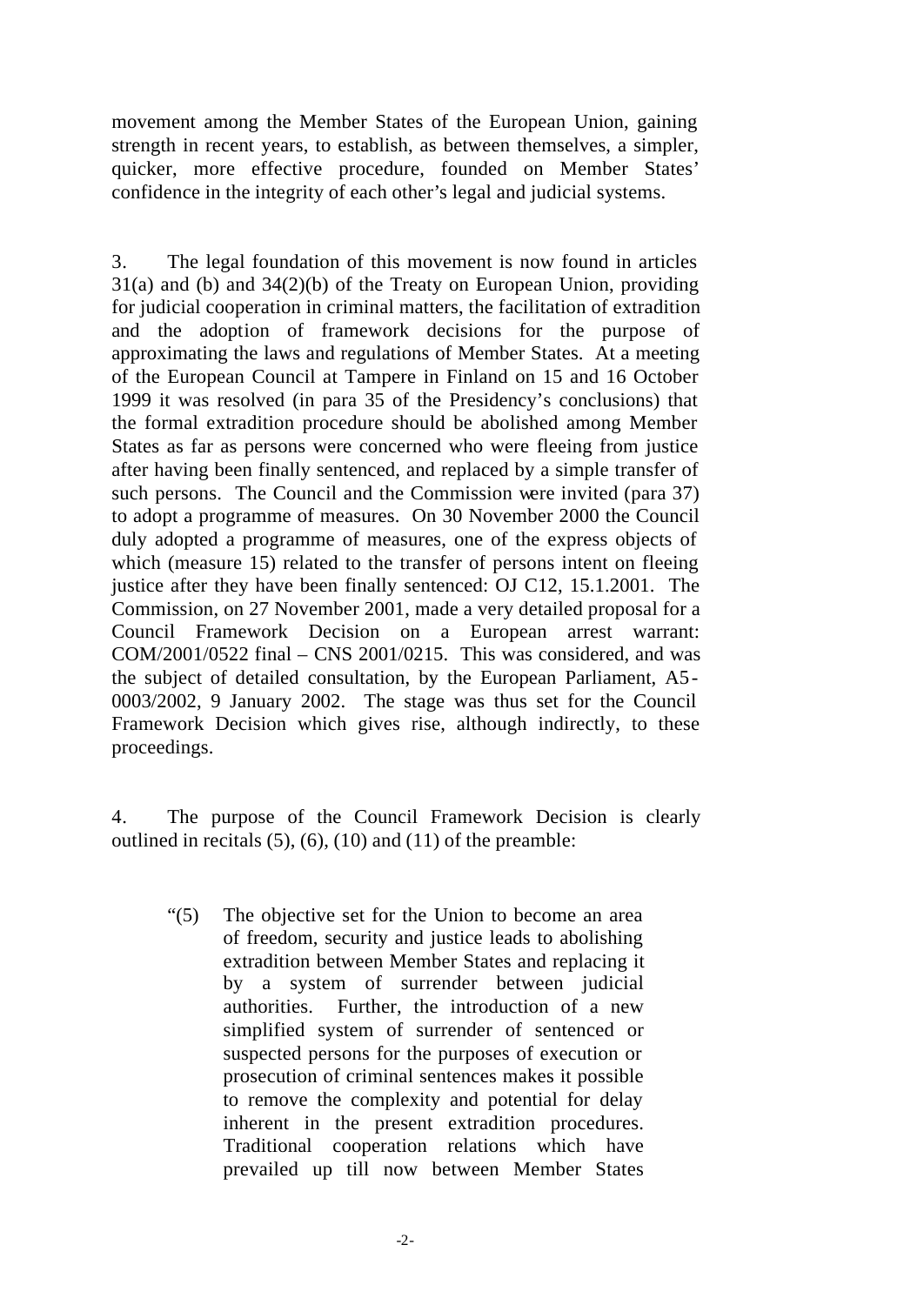should be replaced by a system of free movement of judicial decisions in criminal matters, covering both pre-sentence and final decisions, within an area of freedom, security and justice.

- (6) The European arrest warrant provided for in this Framework Decision is the first concrete measure in the field of criminal law implementing the principle of mutual recognition which the European Council referred to as the 'cornerstone' of judicial cooperation.
- (10) The mechanism of the European arrest warrant is based on a high level of confidence between Member States. Its implementation may be suspended only in the event of a serious and persistent breach by one of the Member States of the principles set out in Article 6(1) of the Treaty on European Union, determined by the Council pursuant to Article 7(1) of the said Treaty with the consequences set out in Article 7(2) thereof.
- (11) In relations between Member States, the European arrest warrant should replace all the previous instruments concerning extradition, including the provisions of Title III of the Convention implementing the Schengen Agreement which concern extradition."

Article 1 of the Framework Decision defines the European arrest warrant for which provision is made and imposes an obligation on Member States to execute it:

"1. The European arrest warrant is a judicial decision issued by a Member State with a view to the arrest and surrender by another Member State of a requested person, for the purposes of conducting a criminal prosecution or executing a custodial sentence or detention order.

2. Member States shall execute any European arrest warrant on the basis of the principle of mutual recognition and in accordance with the provisions of this Framework Decision."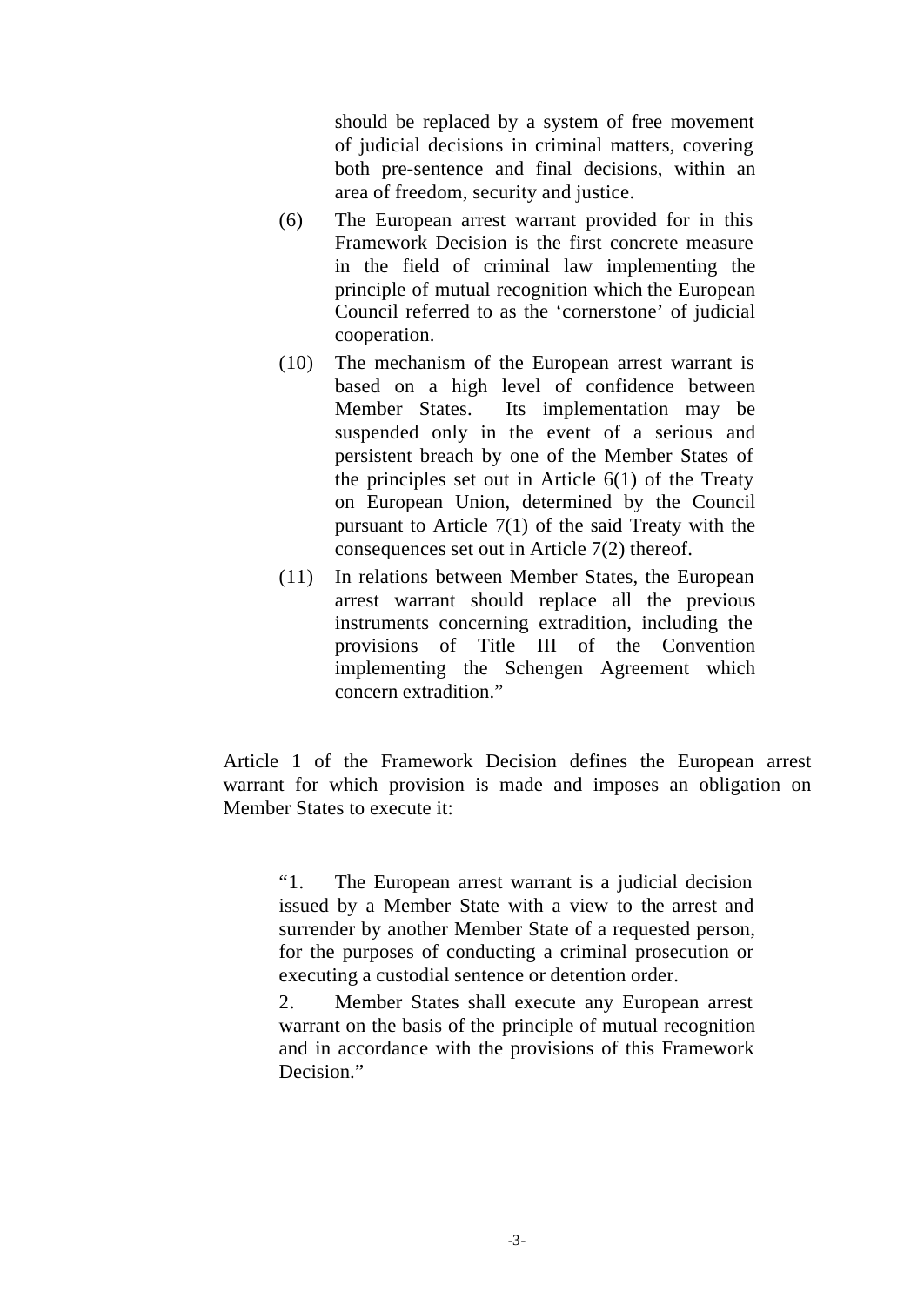The European arrest warrant may, by article 2, be issued for acts punishable by the law of the issuing Member State (that is, the requesting state) by a custodial sentence or detention order for a maximum period of at least 12 months or, where a sentence has been passed or detention order made, for sentences of at least 4 months.

5. Paragraph 2 of article 2 of the Framework Decision is central to the main issue in this appeal. It sets out a list of offences which have been conveniently labelled "framework offences". These are not so much specific offences as kinds of criminal conduct, described in very general terms. Some of these, such as murder and armed robbery, are likely to feature, expressed in rather similar terms, in any developed criminal code. Others, such as corruption, racism, xenophobia, swindling and extortion, may find different expression in different codes. Included in the list, and relevant to this case, are the offences of trafficking in human beings, facilitation of unauthorised entry and residence and forgery of administrative documents. Underlying the list is an unstated assumption that offences of this character will feature in the criminal codes of all Member States. Article 2(2) accordingly provides that these framework offences, if punishable in the Member State issuing the European arrest warrant by a custodial sentence or detention order for a maximum period of at least three years, and as defined by the law of that state, shall give rise to surrender pursuant to the warrant "without verification of the double criminality of the act". This dispensation with the requirement of double criminality is the feature which distinguishes these framework offences from others. The assumption is that double criminality need not be established in relation to these offences because it can, in effect, be taken for granted. The operation of the European arrest warrant is not, however, confined to framework offences. Paragraph 4 of article 2 provides:

"For offences other than those covered by paragraph (2), surrender may be subject to the condition that the acts for which the European arrest warrant has been issued constitute an offence under the law of the executing [i.e., the requested] Member State, whatever the constituent elements or however it is described."

While, therefore, Member States may not require proof of double criminality where framework offences are in question they may do so in relation to any offence not covered by that list.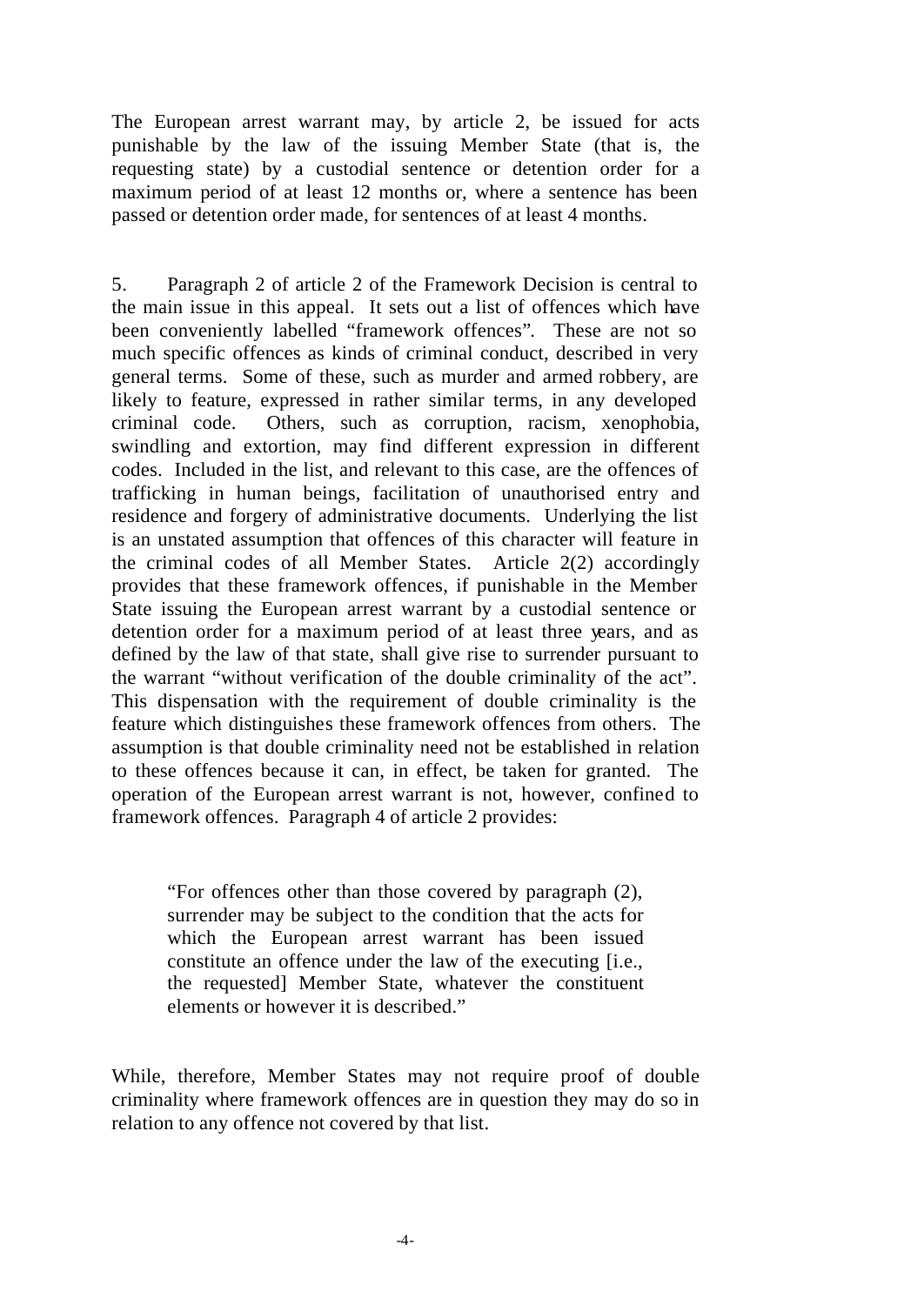6. Article 3 lays down grounds on which the judicial authorities of executing Member States must refuse execution of a European arrest warrant, and article 4 grounds on which they may refuse. The mandatory grounds of refusal are not relevant to this appeal, but two of the discretionary grounds are. The executing judicial authority may refuse to execute the warrant

"1. if, in one of the cases referred to in Article 2(4) [i.e., non-framework offences], the act on which the European arrest warrant is based does not constitute an offence under the law of the executing Member State;…

7. where the European arrest warrant relates to offences which:

- (a) are regarded by the law of the executing Member State as having been committed in whole or in part in the territory of the executing Member State or in a place treated as such; or
- (b) have been committed outside the territory of the issuing Member State and the law of the executing Member State does not allow prosecution for the same offences when committed outside its territory."

Thus the law of a Member State may, consistently with the Framework Decision, provide for refusal to execute a European arrest warrant where a non-framework offence is in question and the requirement of double criminality is not met, or where the law of the executing Member State regards the offence in question as committed wholly or partly in its territory (so as to confer territorial jurisdiction on the Member State requested to execute the warrant) or where the issuing Member State is seeking to exercise an extra-territorial jurisdiction for which the law of the executing Member State does not provide.

7. It is unnecessary to recite or attempt to summarise the very detailed provisions of the Framework Decision, but two further provisions must be mentioned. First, article 8 requires that a European arrest warrant shall contain the information set out in the article in accordance with a form annexed to the Decision, which must be translated into the language of the executing Member State. Secondly, article 34 requires Member States to comply with the Decision by 31 December 2003 and to transmit to the Council and the Commission the text of the provisions transposing into their national law the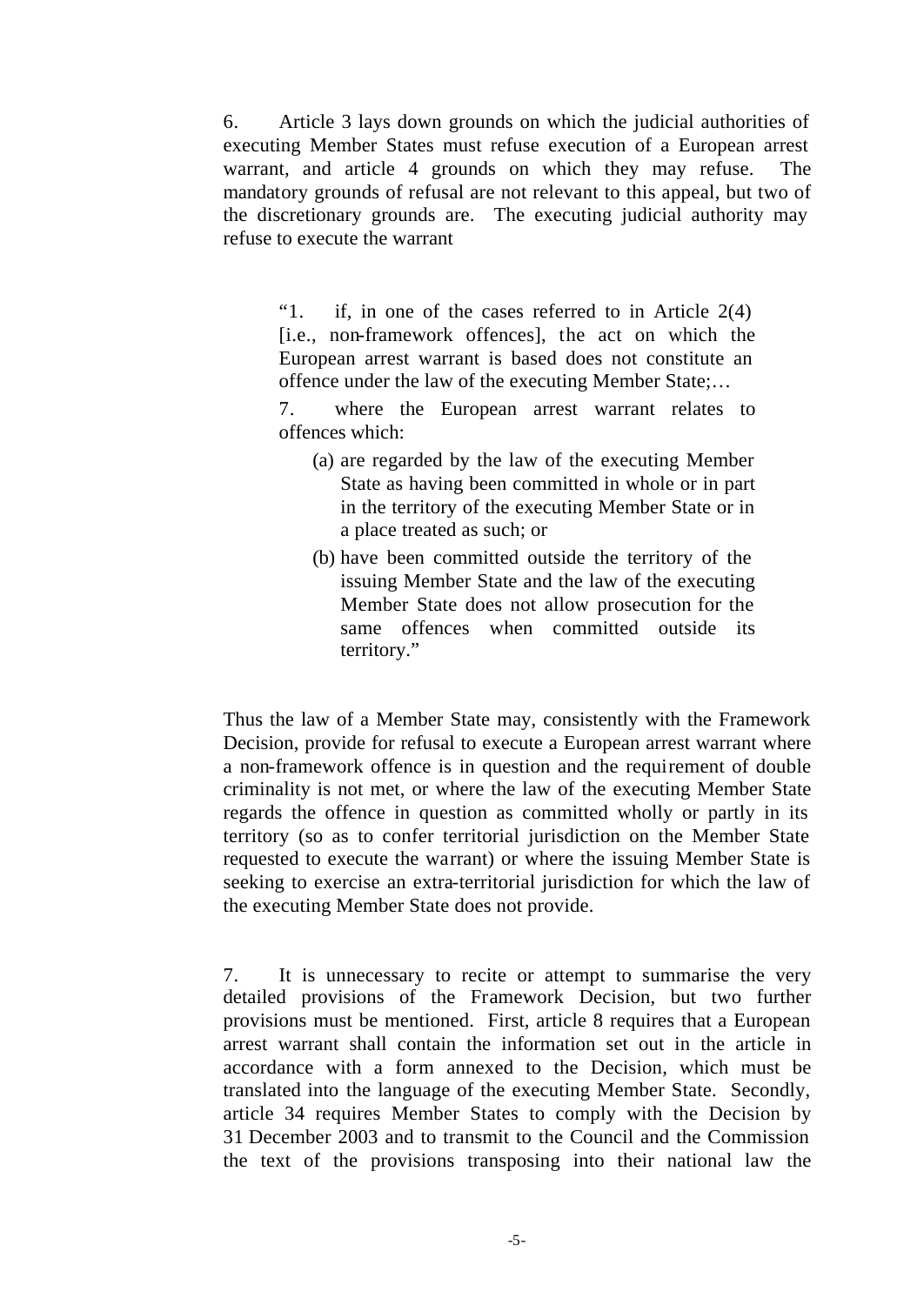obligations imposed on them under the Decision. The United Kingdom performed its duty by enacting Part 1 of the 2003 Act, which received the royal assent on 20 November 2003.

8. Part 1 of the 2003 Act did not effect a simple or straightforward transposition, and it did not on the whole use the language of the Framework Decision. But its interpretation must be approached on the twin assumptions that Parliament did not intend the provisions of Part 1 to be inconsistent with the Framework Decision and that, while Parliament might properly provide for a greater measure of cooperation by the United Kingdom than the Decision required, it did not intend to provide for less.

9. In the terminology of Part 1, Member States are called "category 1 territories", a class which of course includes both Belgium and the United Kingdom, and Part 1 governs the United Kingdom's response to a warrant issued by a category 1 territory, which is called a Part 1 warrant. This may seek the surrender of a person whom the category 1 territory wishes to prosecute or may be issued where, by section 2(5),

"(a) the person in respect of whom the Part 1 warrant is issued is alleged to be unlawfully at large after conviction of an offence specified in the warrant by a court in the category 1 territory, and

(b) the Part 1 warrant is issued with a view to his arrest and extradition to the category 1 territory for the purpose of being sentenced for the offence or of serving a sentence of imprisonment or another form of detention imposed in respect of the offence."

Paragraph (a) does not reflect any express provision of the Framework Decision and uses language familiar in domestic law, but is plainly intended to exclude from the operation of the scheme a person who is lawfully at liberty, whether on bail or parole or under deferred enforcement provisions, even after conviction or sentence. Paragraph (b), like the Framework Decision, applies both to those who have been convicted but not sentenced and to those who have been sentenced but have not serve d the requisite term of imprisonment.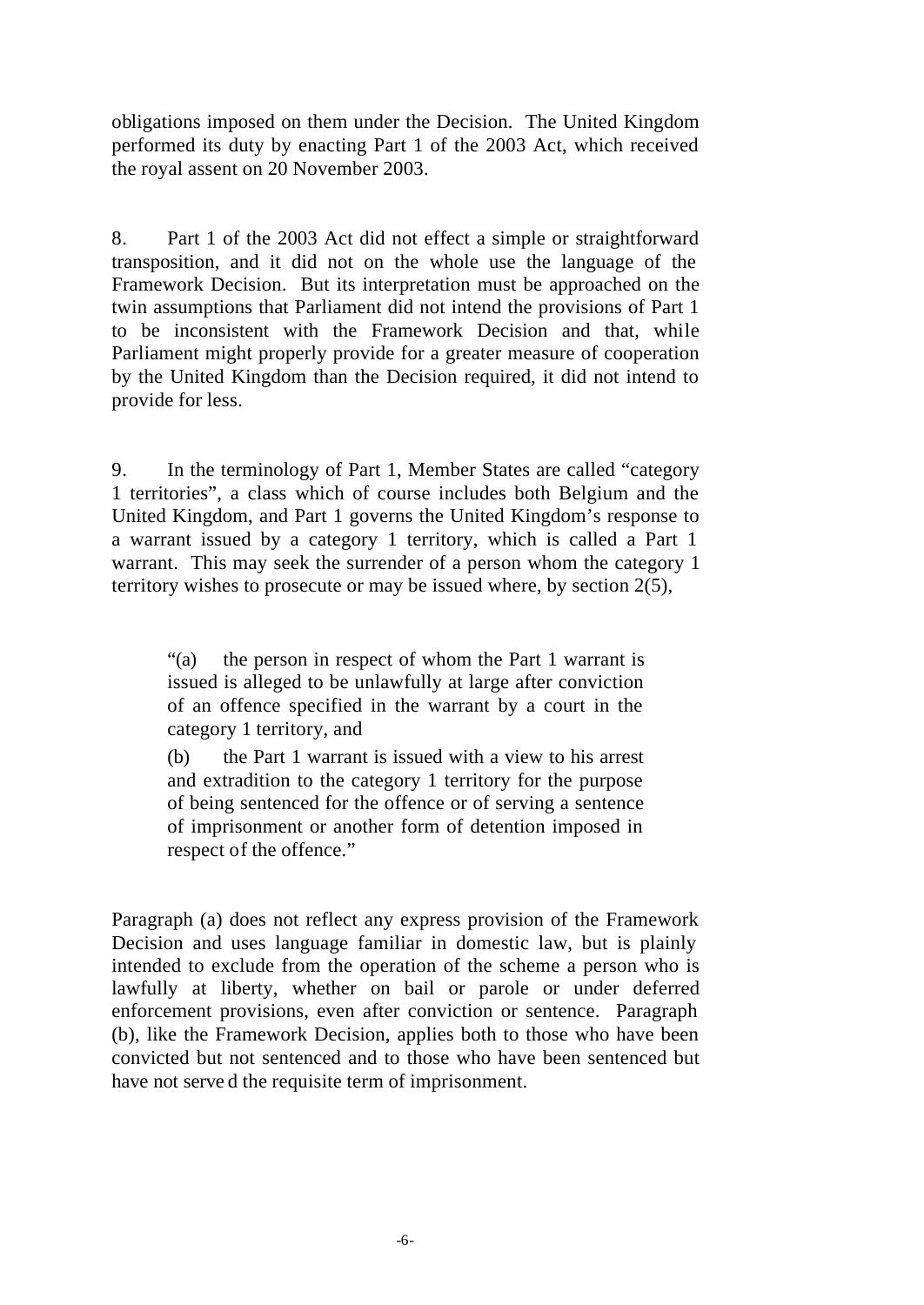10. It is again unnecessary to recite or attempt to summarise the very detailed provisions of Part 1, which exceed the scope of the Framework Decision. Material for present purposes are sections 64 and 65, which are in the same terms save that section 64 applies to persons who have not been sentenced for the offence in question and section 65 to persons who have. Part 1, unlike the Framework Decision, uses the language of extradition and these sections define the offences for which a person may be extradited (or, in Framework Decision terminology, the offences in respect of which the issuing Member State may seek the surrender of a person by the executing Member State). I must quote the full terms of section 65, which governs this appeal:

#### "65 *Extradition offences: person sentenced for offence*

- "(1) This section applies in relation to conduct of a person if?
- (a) he is alleged to be unlawfully at large after conviction by a court in a category 1 territory of an offence constituted by the conduct, and
- (b) he has been sentenced for the offence.
- (2) The conduct constitutes an extradition offence in relation to the category 1 territory if these conditions are satisfied?
- (a) the conduct occurs in the category 1 territory and no part of it occurs in the United Kingdom;
- (b) a certificate issued by an appropriate authority of the category 1 territory shows that the conduct falls within the European framework list;
- (c) the certificate shows that a sentence of imprisonment or another form of detention for a term of 12 months or a greater punishment has been imposed in the category 1 territory in respect of the conduct.
- (3) The conduct also constitutes an extradition offence in relation to the category 1 territory if these conditions are satisfied?
- (a) the conduct occurs in the category 1 territory;
- (b) the conduct would constitute an offence under the law of the relevant part of the United Kingdom if it occurred in that part of the United Kingdom;
- (c) a sentence of imprisonment or another form of detention for a term of 4 months or a greater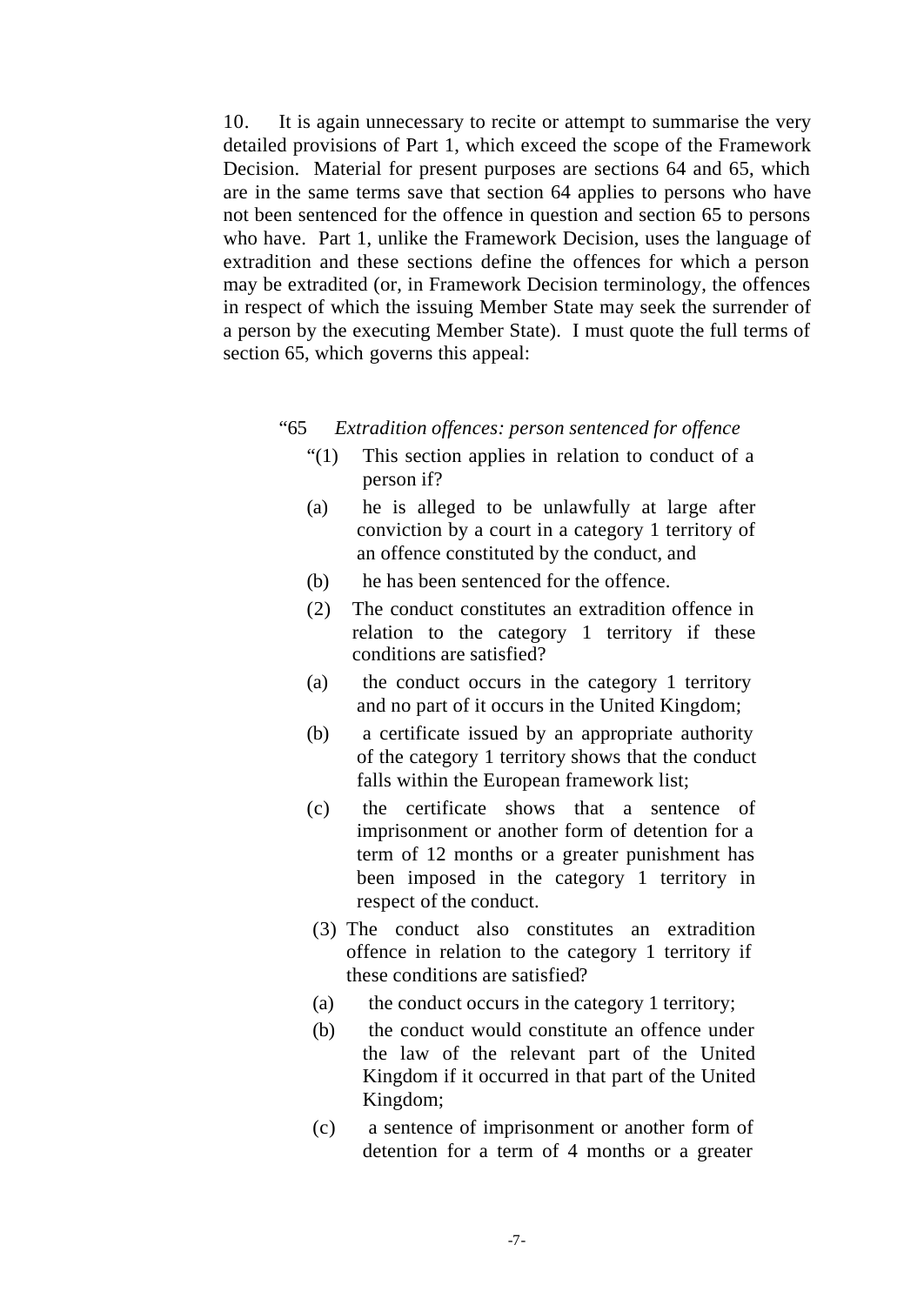punishment has been imposed in the category 1 territory in respect of the conduct.

- (4) The conduct also constitutes an extradition offence in relation to the category 1 territory if these conditions are satisfied?
- (a) the conduct occurs outside the category 1 territory;
- (b) a sentence of imprisonment or another form of detention for a term of 4 months or a greater punishment has been imposed in the category 1 territory in respect of the conduct;
- (c) in corresponding circumstances equivalent conduct would constitute an extra-territorial offence under the law of the relevant part of the United Kingdom punishable with imprisonment or another form of detention for a term of 12 months or a greater punishment.
- (5) The conduct also constitutes an extradition offence in relation to the category 1 territory if these conditions are satisfied?
- (a) the conduct occurs outside the category 1 territory and no part of it occurs in the United Kingdom;
- (b) the conduct would constitute an offence under the law of the relevant part of the United Kingdom punishable with imprisonment or another form of detention for a term of 12 months or a greater punishment if it occurred in that part of the United Kingdom;
- (c) a sentence of imprisonment or another form of detention for a term of 4 months or a greater punishment has been imposed in the category 1 territory in respect of the conduct.
- (6) The conduct also constitutes an extradition offence in relation to the category 1 territory if these conditions are satisfied?
- (a) the conduct occurs outside the category 1 territory and no part of it occurs in the United Kingdom;
- (b) a sentence of imprisonment or another form of detention for a term of 4 months or a greater punishment has been imposed in the category 1 territory in respect of the conduct;
- (c) the conduct constitutes or if committed in the United Kingdom would constitute an offence mentioned in subsection (7).
- (7) The offences are?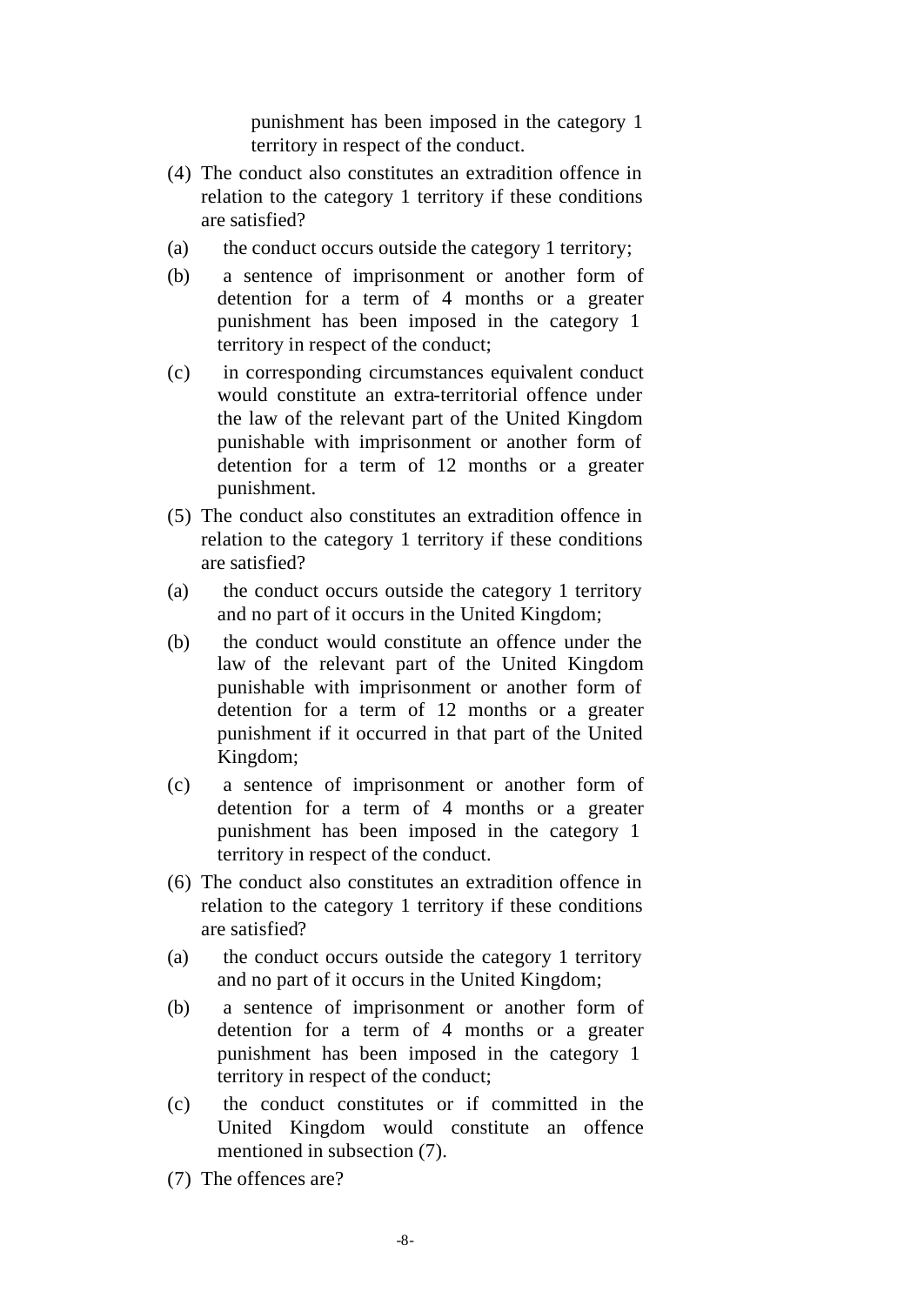- (a) an offence under section 51 or 58 of the International Criminal Court Act 2001 (c.17) (genocide, crimes against humanity and war crimes);
- (b) an offence under section 52 or 59 of that Act (conduct ancillary to genocide etc committed outside the jurisdiction);
- (c) an ancillary offence, as defined in section 55 or 62 of that Act, in relation to an offence falling within paragraph (a) or (b);
- (d) an offence under section 1 of the International Criminal Court (Scotland) Act 2001 (asp 13) (genocide, crimes against humanity and war crimes);
- (e) an offence under section 2 of that Act (conduct ancillary to genocide etc committed outside the jurisdiction);
- (f) an ancillary offence, as defined in section 7 of that Act, in relation to an offence falling within paragraph (d) or (e).
- (8) For the purposes of subsections  $(3)(b)$ ,  $(4)(c)$  and  $(5)(b)$ ?
- (a) if the conduct relates to a tax or duty, it is immaterial that the law of the relevant part of the United Kingdom does not impose the same kind of tax or duty or does not contain rules of the same kind as those of the law of the category 1 territory;
- (b) if the conduct relates to customs or exchange, it is immaterial that the law of the relevant part of the United Kingdom does not contain rules of the same kind as those of the law of the category 1 territory.
- (9) This section applies for the purposes of this Part.

11. It is evident that section 65 specifies five categories of case in which extradition may be requested or surrender sought. The list is cumulative, as shown by "also" in subsections (3), (4), (5) and (6). The categories are different, but a condition applicable to one category may also be applicable to another: for example, the condition that no part of the conduct should occur in the United Kingdom is applicable to each of the categories in subsection  $(2)$ ,  $(5)$  and  $(6)$ . Only in subsection  $(2)$  is express reference made to the European framework list, but there is nothing to suggest that the conduct referred to in subsections (3), (4), (5) and (6) may not constitute an offence within that list. Section 215(1)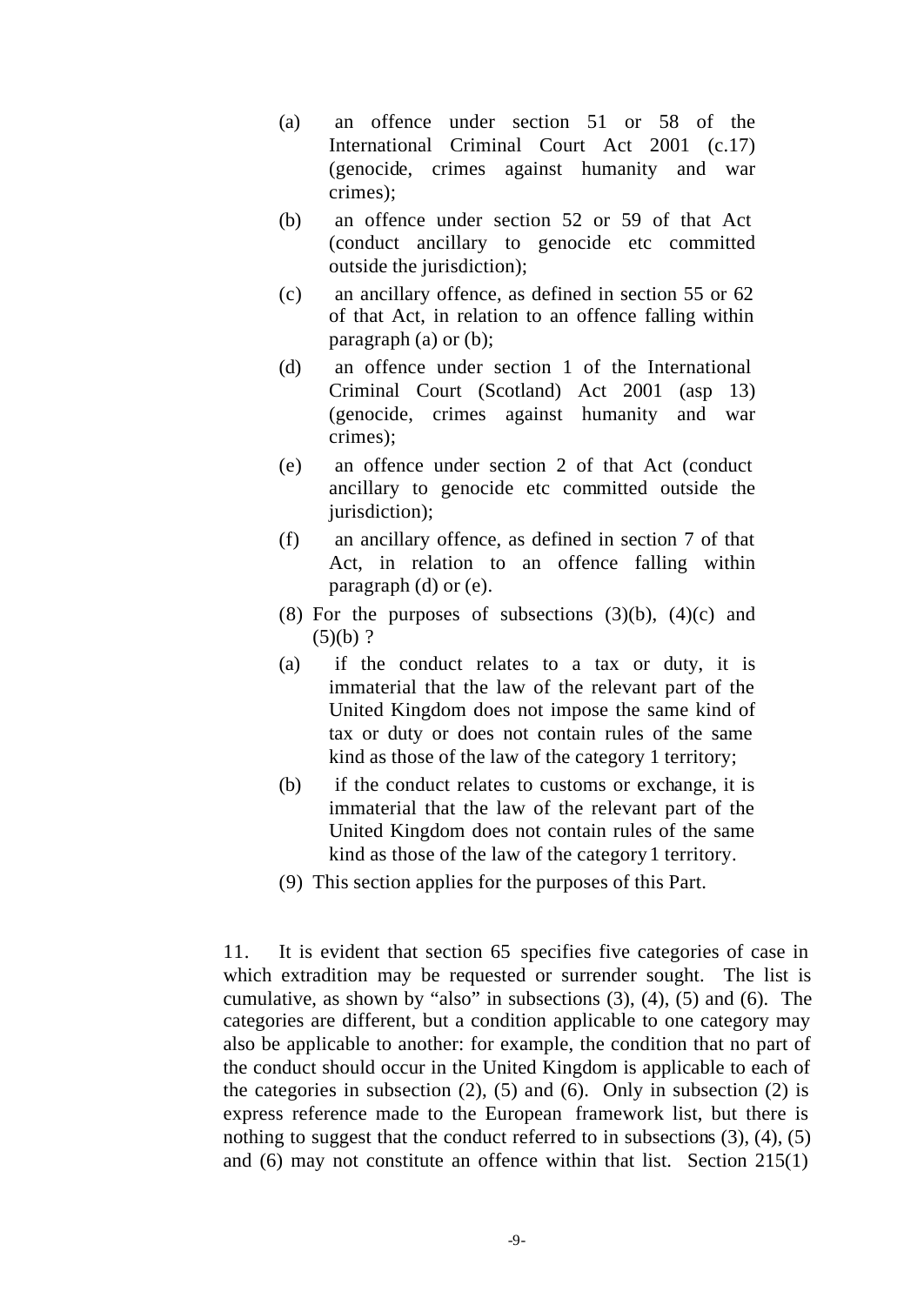provides that the European framework list is the list of conduct set out in Schedule 2 to the Act, where the offences specified in article 2(2) of the Framework Decision are repeated verbatim.

### *The facts*

12. On 6 May 2003 the appellant was convicted and sentenced to five years' imprisonment in his absence by the magistrate's court in Brussels. A year later the appropriate Belgian authority issued a European arrest warrant for him. The warrant was in Flemish with an English translation, which stated:

"Cando Armas is a member of an organized gang which is responsible for the systematic illegal immigration of Ecuadorean citizens towards Europe. This organization was directed from London by Cando Armas. Once arrived in Belgium, Cando Armas took care of accommodation and fake passports for the illegal Ecuadorean immigrants. If necessary, the illegal immigrants were escorted to Great Britain.

The above-mentioned facts took place between 1/9/2001 and 12/10/2001, within the district of Brussels.

Nature and legal classification of the offence(s) and the applicable statutory provision/code: Art 77 al 1-80 Law of 15.12.1980 (foreigner-assistance) Art 322-323 al 2 SWB\*

(criminal conspiracy – commit criminal offences as instigator or leader)

Art 193-198-213-214 SWB\* (Forgery – fake up of a passport and use of a false passport) \*penal code."

The warrant was in the form prescribed in the annex to the Framework Decision, and in its Flemish version identified people trafficking, facilitation of unauthorised entry and residence and forgery of administrative documents as the framework list offences for which the appellant's surrender was sought. The warrant recorded that a custodial sentence of five years had been imposed on the appellant, of which the whole term remained to be served. It was a judgment by default, and the appellant would be granted a new trial before the same court if he appealed against it.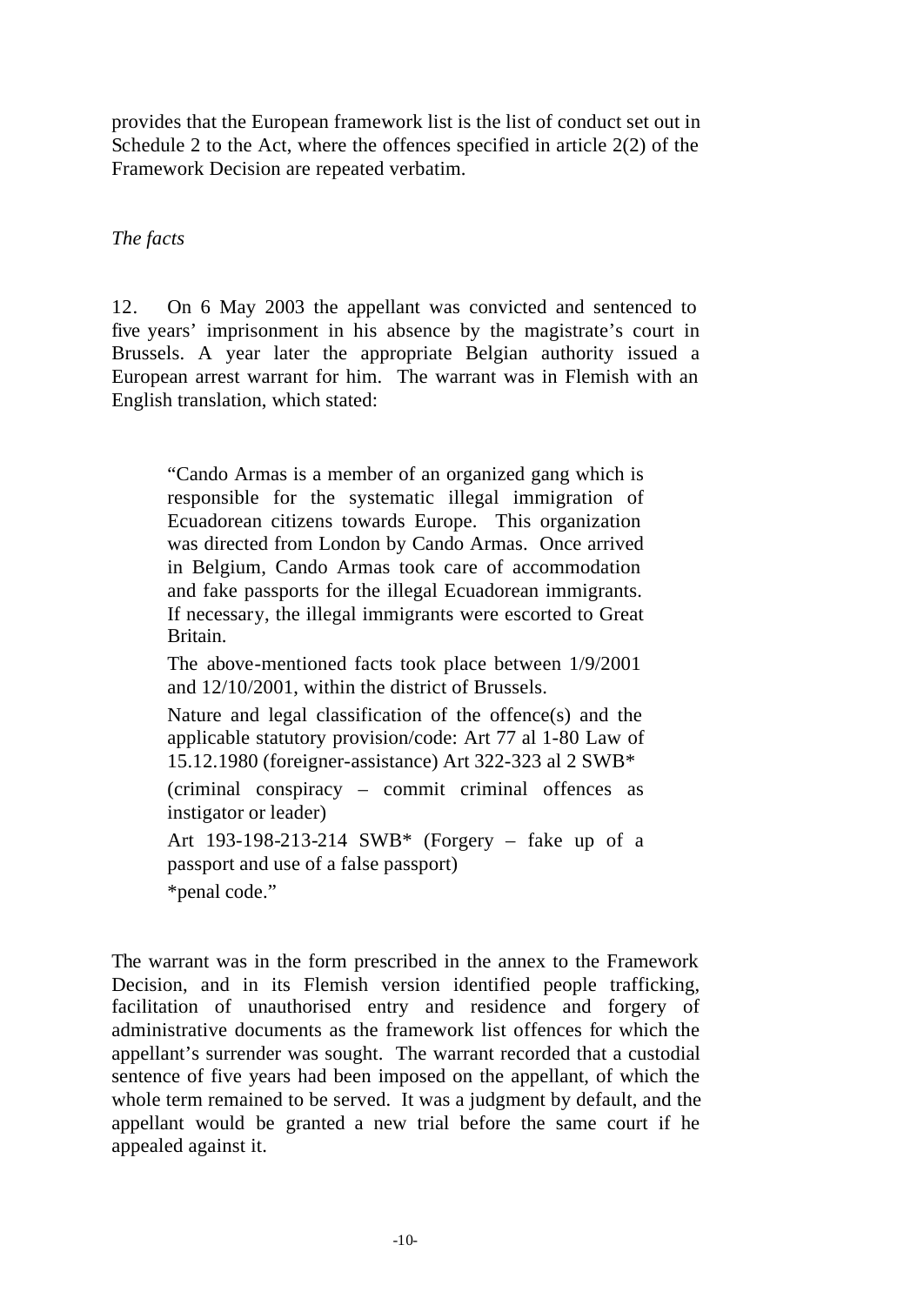13. The appellant was arrested and in due course appeared before the Deputy Senior District Judge at Bow Street on 26 July 2004. She held that the offences charged against the appellant fell within the European framework list, that section 65(2) of the Act did not apply because some of the appellant's conduct was said to have occurred in the United Kingdom and that section 65(3) did not apply because, if that subsection had been intended to apply in a case of this nature, it would have stipulated that the conduct constituted an extradition offence under the subsection if some of the conduct had occurred in the category 1 territory. She accordingly ordered the discharge of the appellant.

14. The Divisional Court allowed the prosecutor's appeal against this decision. In a judgment delivered by Stanley Burnton J the court held that section 65(2) to (6) formed a list, that conduct constituted an extradition offence if it fell within any of these subsections, which were not mutually exclusive, and that there was no reason to confine subsections (3) to (6) to non-framework list offences. The court construed "the conduct" in section 65(2) to (6) to mean "such of the conduct as constitutes a criminal offence (under the law of the category 1 territory)", and held that the present case fell within both (2) and (3) of section 65.

### *The legal issue*

15. The argument of Mr Edward Fitzgerald QC for the appellant was admirably clear and simple. He submitted, correctly, that the offences charged against the appellant appear in the European framework list (and in Schedule 2 to the 2003 Act), and that section 65(2) is specifically directed to framework list offences. But some of the conduct alleged against the appellant is said in the warrant to have taken place in the United Kingdom, so subsection (2)(a) is not satisfied and that precludes the application of subsection (2). That is, however, the only subsection applicable to framework list offences, so subsections (3) to (6) cannot be relied on. In any event, the conduct charged did not occur wholly within Belgium, the category 1 territory, so the condition in subsection (3)(a) is not satisfied, and on the facts stated in the warrant it is plain that the condition in subsections  $(4)(a)$ ,  $(5)(a)$  and  $(6)(a)$  is not satisfied. Therefore the conduct alleged against the appellant does not constitute an extradition offence within section 65 and his discharge was rightly ordered.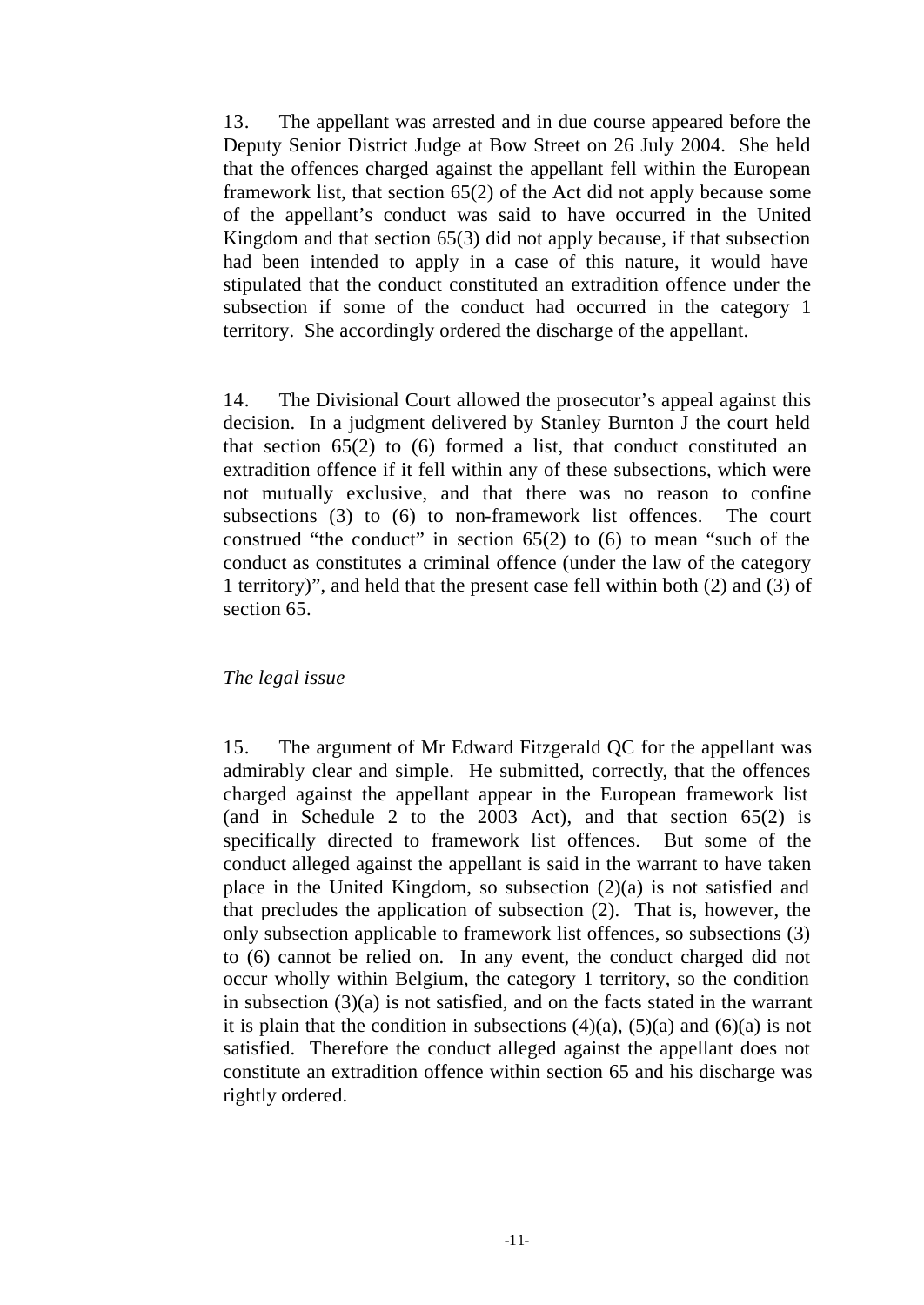16. I would accept the submission of Mr James Lewis QC for the prosecutor that "the conduct" in section 65 means the conduct complained of or relied on in the warrant. Such a reading is consistent with the language and purpose of the Framework Decision, obviates the need for an undesirable enquiry into the niceties of a foreign law and is consistent, so far as that is relevant, with the earlier decision of the House in *In re Nielsen* [1984] AC 606, 614-615. I would accordingly agree with the Deputy Senior District Judge and differ from the Divisional Court in holding that, since some of the conduct complained of or relied on in the warrant occurred in the United Kingdom, the condition in subsection  $(2)(a)$  is not satisfied and subsection  $(2)$  is accordingly inapplicable.

17. I cannot, however, accept that subsection (3) is to be read as requiring that all the conduct complained of should have occurred in the category 1 territory. The subsection does not so provide, and the qualification that no part of the conduct should have occurred in the United Kingdom, expressly stipulated in subsections  $(2)(a)$ ,  $(5)(a)$  and  $(6)(a)$ , is not found in  $(3)(a)$ . It must be inferred that that qualification was not intended. It is enough, under subsection  $(3)(a)$ , if some of the conduct complained of or relied on occurred in the category 1 territory. More fundamentally, I cannot accept that, because subsection  $(2)(a)$  is specifically directed to framework list offences, subsections (3) to (6) should be understood to exclude such offences. It is only if a case falls within subsection (2) that the double criminality requirement is dispensed with, as subsections  $(3)(b)$ ,  $(4)(c)$ ,  $(5)(b)$  and  $(6)(c)$  make clear. This reflects the thrust of the Framework Decision. But there is nothing in the section to suggest that subsections  $(3)$ ,  $(4)$ ,  $(5)$  and  $(6)$ cannot apply to framework list offences where the relevant requirement of double criminality is met. No reason of logic or justice was suggested to support such a rule, and it is plain from hypothetical examples suggested in argument that it would lead to results which neither the European Council nor Parliament could ever have intended. I am accordingly of opinion that there is nothing in the language of subsection (3) which would preclude its application to this case. I would accordingly, for these reasons and those given by my noble and learned friend Lord Hope of Craighead, dismiss the appeal and uphold, for slightly different reasons, the Divisional Court's order that the matter be remitted to the Deputy Senior District Judge to continue the hearing.

18. At that hearing points properly open to the appellant may be pursued. I would wish to reserve my opinion on the matters to which my noble and learned friend alludes in paras 42- 48 of his judgment, save to say that I share his doubts and would for my part be slow to read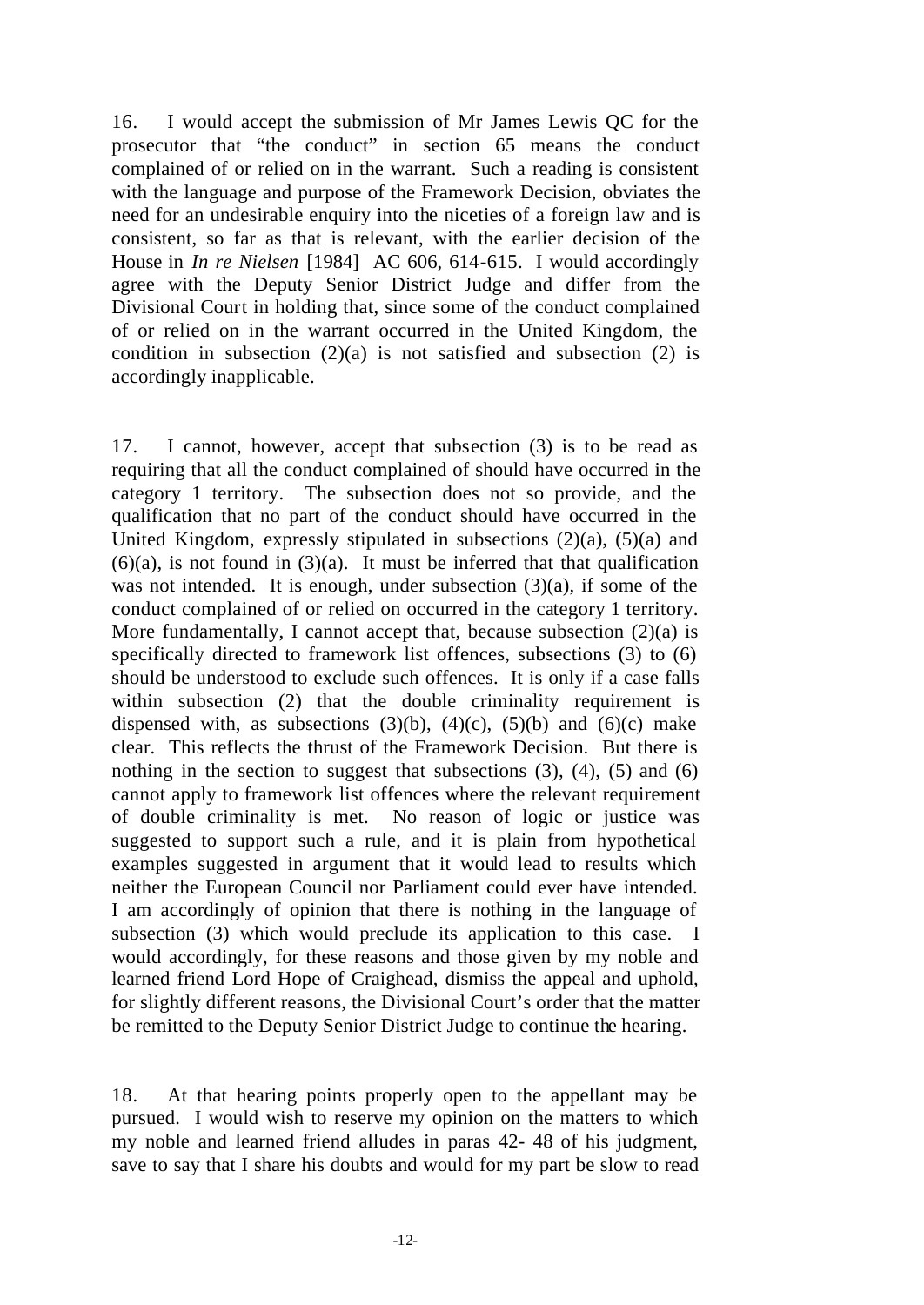into Part 1 of the 2003 Act a condition not found in the Framework Decision.

### **LORD HOPE OF CRAIGHEAD**

My Lords,

19. I have had the advantage of reading in draft the speech of my noble and learned friend Lord Bingham of Cornhill. For the reasons that he has given I too would dismiss the appeal and make the order that he proposes.

20. The Council Framework Decision of 13 June 2002 on the European arrest warrant and the surrender procedures between Member States (OJ 2002 L 190) ("the Framework Decision") is an instrument about which, as Dr Alastair Brown has observed in his helpful annotations to the Extradition Act 2003 in *Current Law Statutes*, p 41-8, there has been much heat but little light. The system that it introduced, which has now been incorporated into domestic law by Part 1 of the Extradition Act 2003 ("the 2003 Act"), was highly controversial. The controversy has not been confined to our own country. On 18 July 2005 the German Constitutional Court upheld a constitutional complaint against the German European Arrest Warrant Act (*Europäisches Haftbefehlsgesetz*) and declared it void because, when implementing the Framework Decision, the legislature had failed to take account of the special protection against extradition that article 16.2 of the Basic Law affords to German citizens: 2 BvR 2236/04, 18 July 2005.

21. The Tampere European Council of 15 and 16 October 1999 which laid the foundations for this system was the highlight of Finland's first Presidency of the European Union. Its theme was the creation of an area of freedom, security and justice within the EU, based on a shared commitment to freedom based on human rights, democratic institutions and the rule of law. In para 35 of the Presidency conclusions Member States were asked to abolish extradition in the case of persons who were fleeing from justice after having been finally sentenced and to replace it by a simple transfer of such persons. There was to be a new approach to judicial co-operation between Member States. The essence of that approach is described in recital 5 of the preamble to the Framework Decision in these words: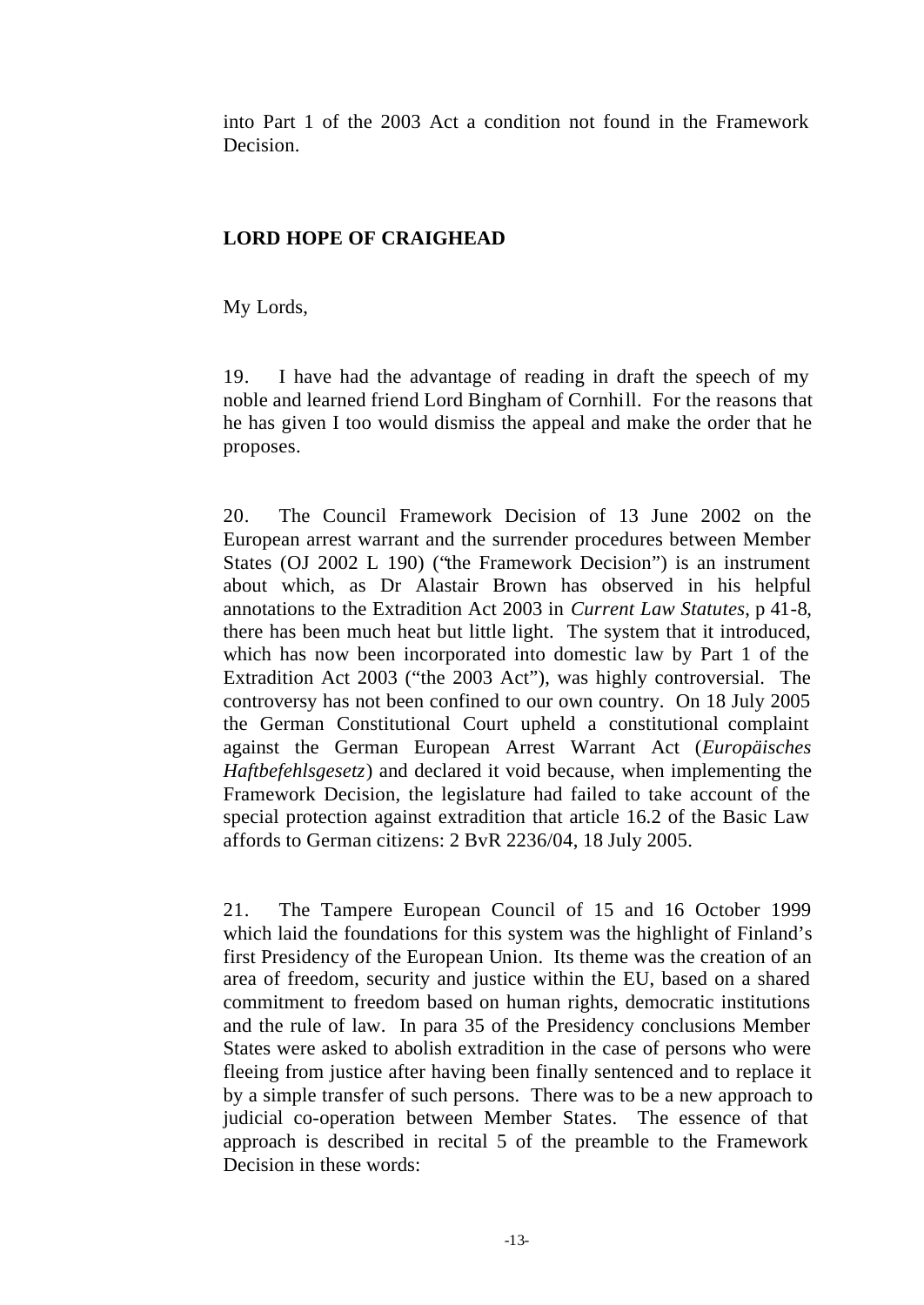"The objective set for the Union to become an area of freedom, security and justice leads to abolishing extradition between Member States and replacing it by a system of surrender between judicial authorities. Further, the introduction of a new simplified system of surrender of sentenced or suspected persons for the purposes of execution or prosecution of criminal sentences makes it possible to remove the complexity and potential for delay inherent in the present extradition procedures. Traditional cooperation relations which have prevailed up till now between Member States should be replaced by a system of free movement of judicial decisions in criminal matters, covering both pre-sentence and final decisions, within an area of freedom, security and justice."

22. Recital 6 of the preamble states that the European arrest warrant is the first concrete measure in the field of criminal law implementing the principle of mutual recognition which was referred to at Tampere as the cornerstone of judicial cooperation. The use of the word "extradition" to describe the system which is then laid down is only possible, as Dr Brown points out in his commentary at p 41-9, if one subscribes to the *Through the Looking Glass* school of legislative drafting. What Part 1 of the 2003 Act provides for, in its simplest form (where the conduct occurs in the territory of the requesting state, no part of it occurs in the United Kingdom and it falls within the European framework list of offences set out in Schedule 2: sections 64(2) and 65(2) of the 2003 Act), is really just a system of backing of warrants. It is designed to enable the persons against whom they are directed to be handed over in the shortest possible time to the requesting authorities. The grounds on which a Member State can decline to give effect to the European arrest warrant are, as my noble and learned friend Lord Scott of Foscote points out, very limited.

23. But a system of mutual recognition of this kind, such as that which in their relations with each other the three jurisdictions within the United Kingdom have long been used to, is ultimately built upon trust. Trust in its turn is built upon confidence. As recital 10 of the preamble puts it, the mechanism of the European arrest warrant is based on a high level of confidence between Member States. The reason why discussions about the introduction of the European arrest warrant generated so much heat in the United Kingdom was a lack of confidence in the ability of the criminal justice arrangements of other Member States to measure up to the standards of our own, and a corresponding lack of trust in the ability of the new system to protect those against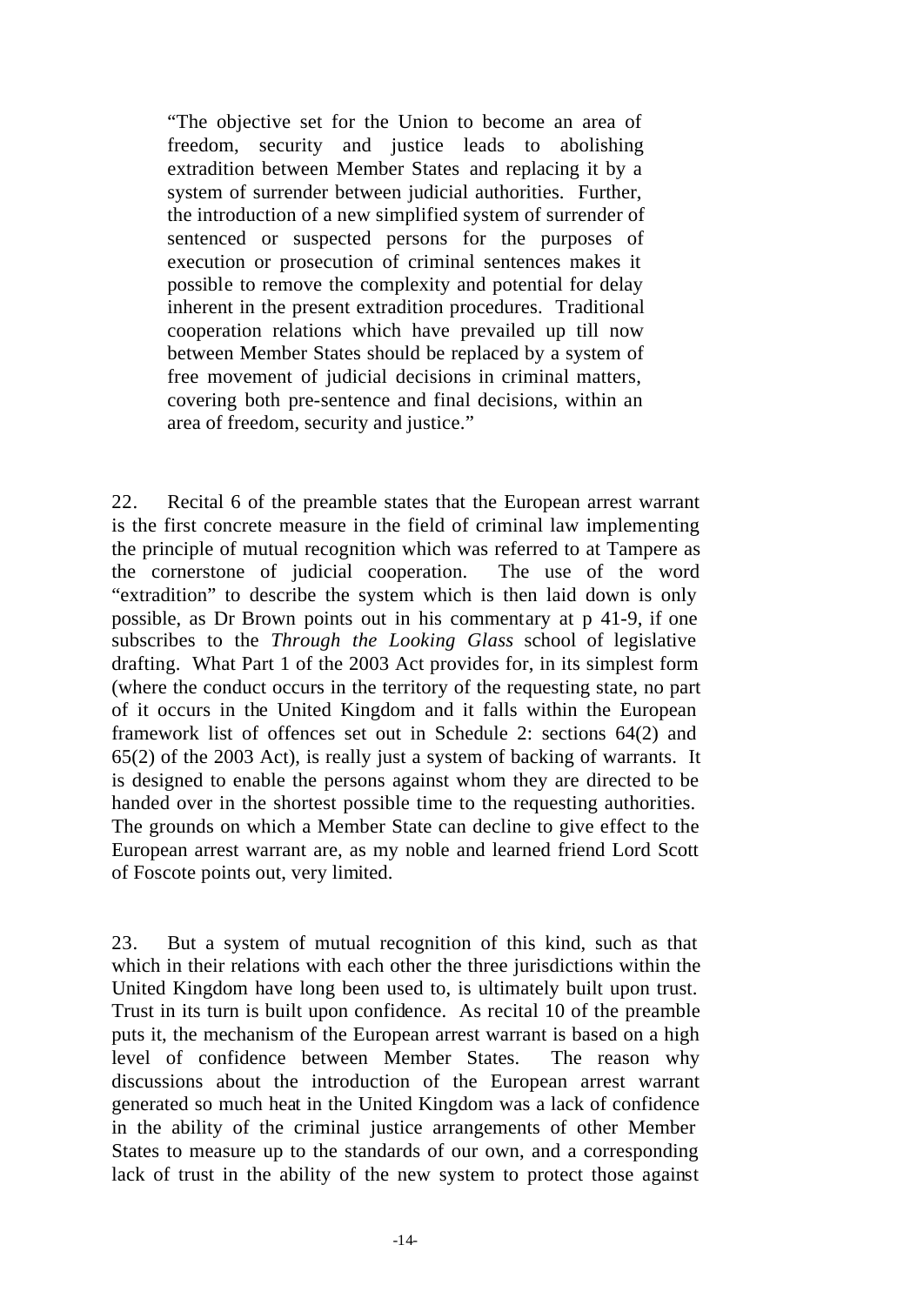whom it might be used. Now that the argument is over and the new system is in force it has to earn that trust by the way it is put into practice. The system has, of course, been designed to protect rights. Trust in its ability to provide that protection will be earned by a careful observance of the procedures that have been laid down.

24. In *R v Governor of Ashford Remand Centre, Ex p Postlethwaite* [1988] AC 924, 947 Lord Bridge of Harwich said that the court should not apply the strict canons appropriate to the construction of domestic legislation to extradition treaties. In *In re Ismail* [1999] 1 AC 320, 327 Lord Steyn, noting that there was a transnational interest in bringing those accused of serious crime to justice, said:

"Extradition treaties, and extradition statutes, ought, therefore, to be accorded a broad and generous construction so far as the texts permits it in order to facilitate extradition."

These passages describe the approach to the issues of statutory construction that have been raised in this appeal. But the liberty of the subject is at stake here, and generosity must be balanced against the rights of the persons who are sought to be removed under these procedures. They are entitled to expect the courts to see that the procedures are adhered to according to the requirements laid down in the statute. Unfortunately this is not an easy task, as the wording of Part 1 of the 2003 Act does not in every respect match that of the Framework Decision to which it seeks to give effect in domestic law. But the task has to be approached on the assumption that, where there are differences, these were regarded by Parliament as a necessary protection against an unlawful infringement of the right to liberty.

### *Part 1 of the 2003 Act*

25. Belgium is one of the territories, referred to in section 1(2) of the 2003 Act as category 1 territories, which have been designated for the purposes of Part 1 of the Act by the Extradition Act 2003 (Designation of Part 1 Territories) Order 2003 (SI 2003/3333). Part 2 provides for a separate system of extradition to category 2 countries. Those which have been designated as category 1 countries must make use of the procedure laid down in Part 1. The extradition procedure in that Part of the Act is initiated by what section 2(2) describes as a Part 1 warrant.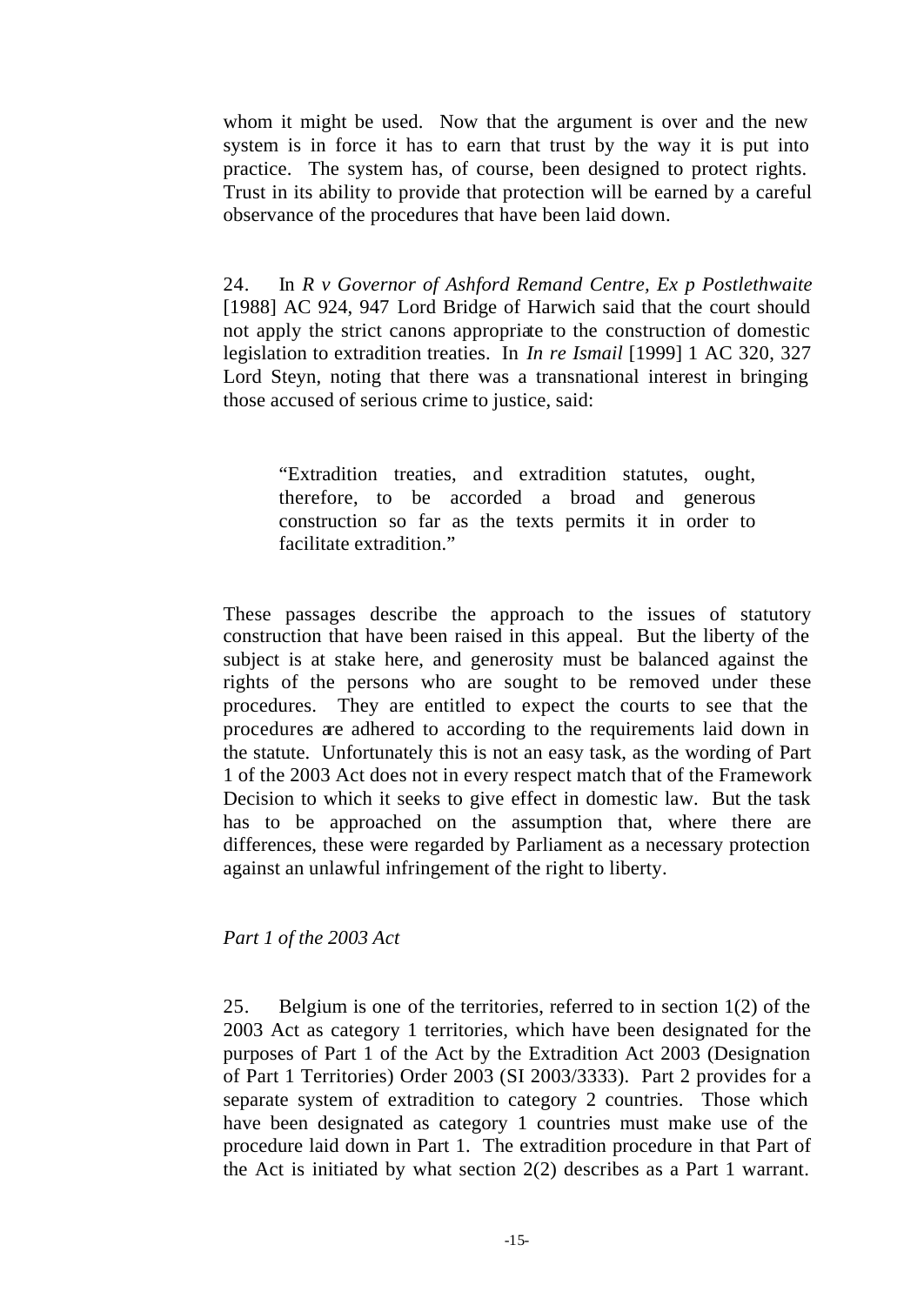This is an arrest warrant which is issued by a judicial authority of a category 1 territory. Its contents are prescribed by the statute.

26. One might have expected the draftsman, when he was prescribing its contents, simply to have followed what the Framework Decision says about this. The content and form of the European arrest warrant is laid down in article 8, in accordance with a form contained in an Annex to the instrument. But the 2003 Act has not adopted that approach. Section 2(2) provides that a Part 1 warrant must contain a statement which is not expressly provided for in the article, and it provides that it must contain information which lacks some of the details which the article requires. These details vary according to whether the person in respect of whom the warrant is issued is unconvicted ("accusation cases") and is being sought for the purpose of being prosecuted for the offence which it specifies, or has been convicted and is being sought for the purpose of being sentenced for that offence or for the serving of a custodial sentence that has been imposed in respect of it ("conviction cases"). Here too section 2(2) departs from the article, which makes no distinction as to the contents of the warrant between accusation and conviction cases. The same form is prescribed for them both.

27. The contents of the warrant are crucial to the operation of the system which has been laid down in Part 1. Section 10(2) states that the judge must decide whether the offence specified in the warrant is an extradition offence. That expression is defined in sections 64 and 65 of the Act. Section 64 applies to accusation cases. Section 65 applies to conviction cases. These definitions are almost identical, except that where the test of double criminality must be satisfied in accusation cases the conduct must be punishable by a custodial sentence of 12 months or more (see section  $64(3)(c)$ ), whereas in conviction cases the minimum sentence is 4 months (see section  $65(3)(c)$ ). Nothing turns on that distinction in the present case. What does matter is that the Part 1 warrant is the initiating document in all cases, irrespective of whether the offence is within the Framework list and irrespective of whether the double criminality requirement which is dispensed with in the cases referred to in sections  $64(2)$  and  $65(2)$  applies to it.

28. The issue in the certified question is directed to the definition in sections 64 and 65 of the offences which are to be treated as extradition offences. But it is not possible to address this issue without having in mind the requirements which a Part 1 warrant must satisfy. Both points lie at the heart of the procedure that has been laid down by Part 1 of the 2003 Act. If the warrant does not conform to the requirements set out in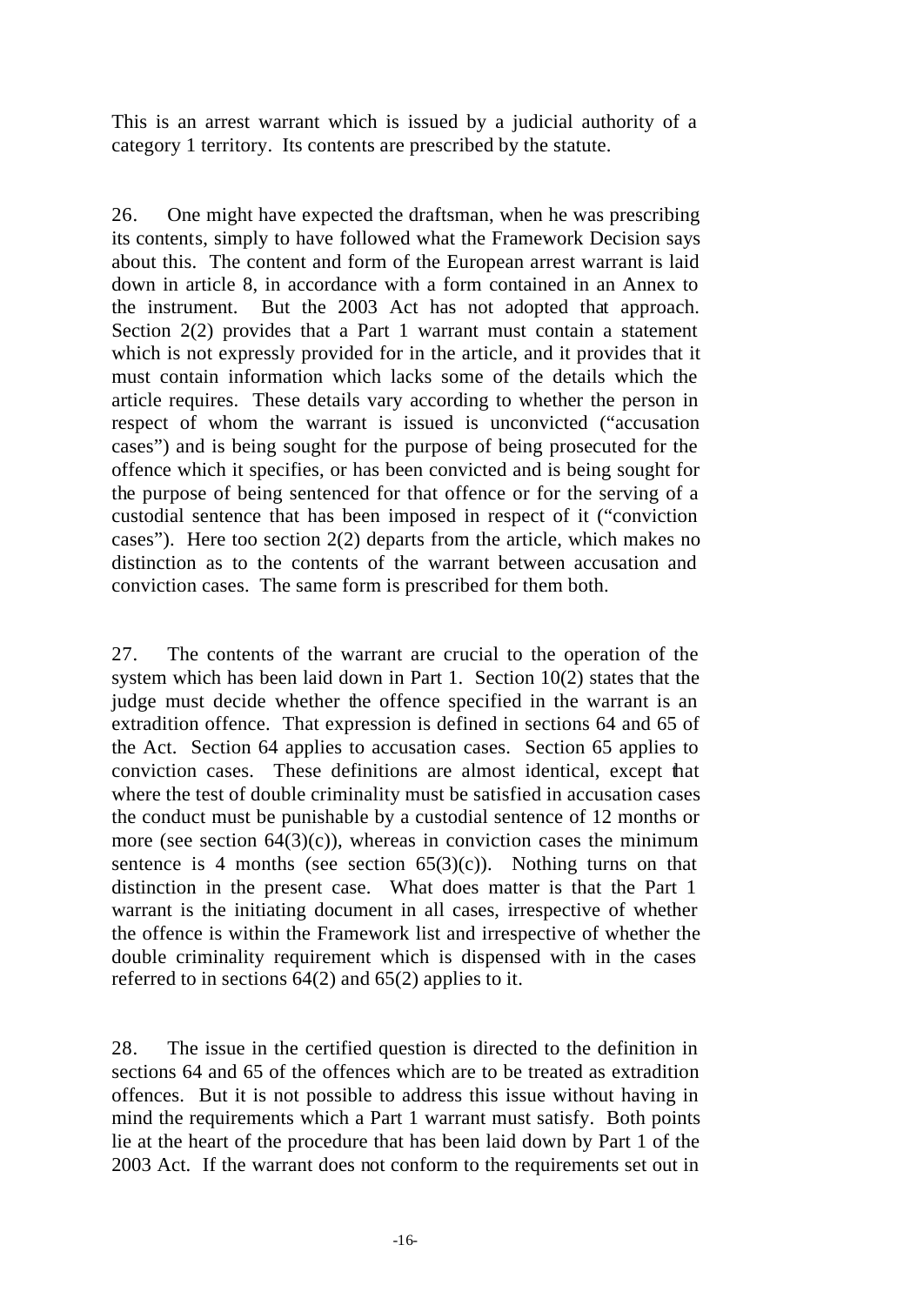section 2, it will not be a Part 1 warrant within the meaning of that section and Part 1 of the Act will not apply to it. And if the offence that it describes is not an extradition offence within the meaning of section 64 or 65, as the case may be, the judge must order the person's discharge: section 10(3). In either of these two situations there is no way back for the judicial authority of a category 1 territory. The procedure in Part 2 of the Act applies only to the territories that have been designated for the purposes of that Part: section 69(2).

#### *Sections 64(3) and 65(3)*

29. My noble and learned friend has set out the facts, and I gratefully adopt his description of the legislation and of the legal issue that has to be addressed under this heading. I respectfully agree with the conclusions that he has reached for the reasons which he has given. But I should like to add some comments of my own on the meaning that is to be given to the word "conduct" in this context. For convenience I shall concentrate on the wording of section 65 bearing in mind that, for present purposes, the wording of the two sections is identical.

30. The definitions of what constitute an extradition offence for the purposes of Part 1 are based on the principle, recognised in international law, that States claim criminal jurisdiction over conduct which takes place within their territory. The judge need not concern himself with the criminal law of the requesting state when he is addressing the question whether the offence specified in the Part 1 warrant is an extradition offence. But he does have to consider where the conduct which is alleged to constitute the offence took place.

31. Section 2(4) requires particulars to be given in accusation cases of the circumstances in which the person is alleged to have committed the offence, including the time and place at which he is alleged to have committed it. This requirement is absent from the list of particulars in section 2(6) which must be given in conviction cases. Its omission from this list in section 2(6) is hard to understand, as the question where the conduct is alleged to have taken place is just as relevant in that context. As I have already noted, article 8 of the Framework Decision which sets out the information which it "shall contain" makes no distinction between accusation and conviction cases as to the content and form of a European arrest warrant. Moreover the offence will not be an extradition offence in domestic law unless the territorial requirements laid down in section 64 or section 65, as the case may be, are satisfied.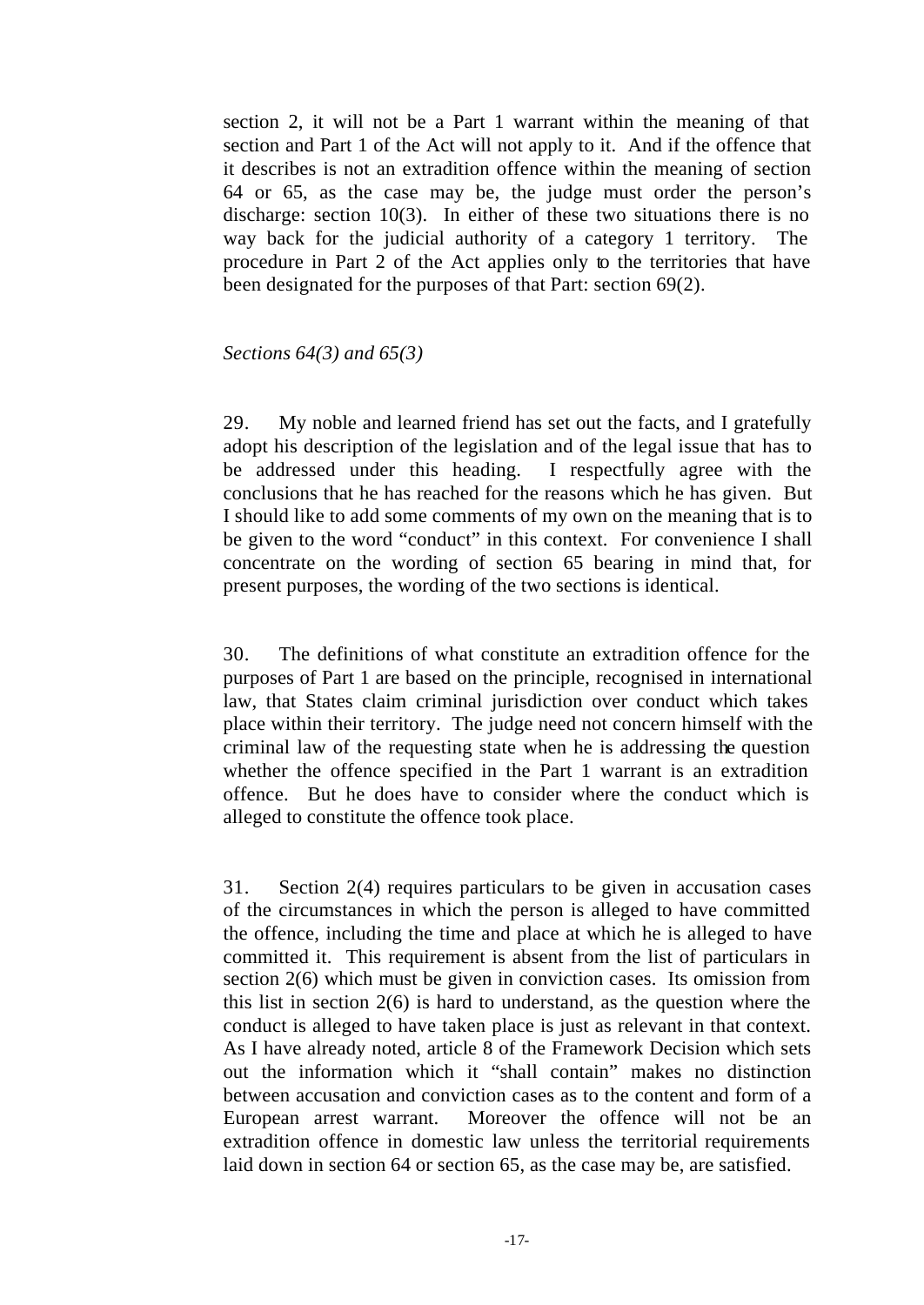32. The background to section 65 is to be found in two instruments. One of these, of course, is the Framework Decision itself, which provides in article 1.2 that Member States shall execute any European arrest warrant on the basis of the principle of mutual recognition and sets out in article 2.2 a list of the offences ("the Framework offences") which give rise to an obligation on the executing Member State to surrender without verification of double criminality. But article 4.7(a) of the Framework Decision provides that the judicial authority of the executing Member State may refuse to execute a European arrest warrant where it relates to offences which:

"are regarded by the law of the executing Member State as having been committed in whole or in part in the territory of the executing Member State or in a place treated as such."

This provision appears to have left it open to the United Kingdom to disapply the procedure provided for in the Framework Decision to cases of that kind. In such cases, although the European arrest warrant continues to be the relevant initiating instrument (see articles 1.1 and 2.4), the system for extradition continues to be governed by the rules in the European Convention on Extradition which was entered into on 13 December 1957 (Cm 1762). Article 2.1 of the Convention applies the test of double criminality. It defines extraditable offences as those which are punishable under the laws of the requesting party and of the requested party by deprivation of liberty or under a detention order for a maximum period, in accusation cases, of at least one year or by a more severe penalty or, in conviction cases, for a period of at least four months.

33. Section 65(2)(a) applies where the conduct falls within the Framework list: see para (b) of that subsection. It sets out two conditions about the place where the offence took place that must be satisfied if it is to be exempted from the requirement of double criminality. These are, first, that the conduct occurred in the territory of the requesting State – the category 1 territory; and, secondly, that no part of it occurred in the United Kingdom. Section 65(3)(a) is not restricted to Framework offences. It is capable of applying to any offence which satisfies the requirements of article 2.1 of the European Convention, including those on the Framework list. It sets out only the first of the conditions about the place of the conduct which are to be found in section 65(2). The second is absent, reflecting the fact that in the case of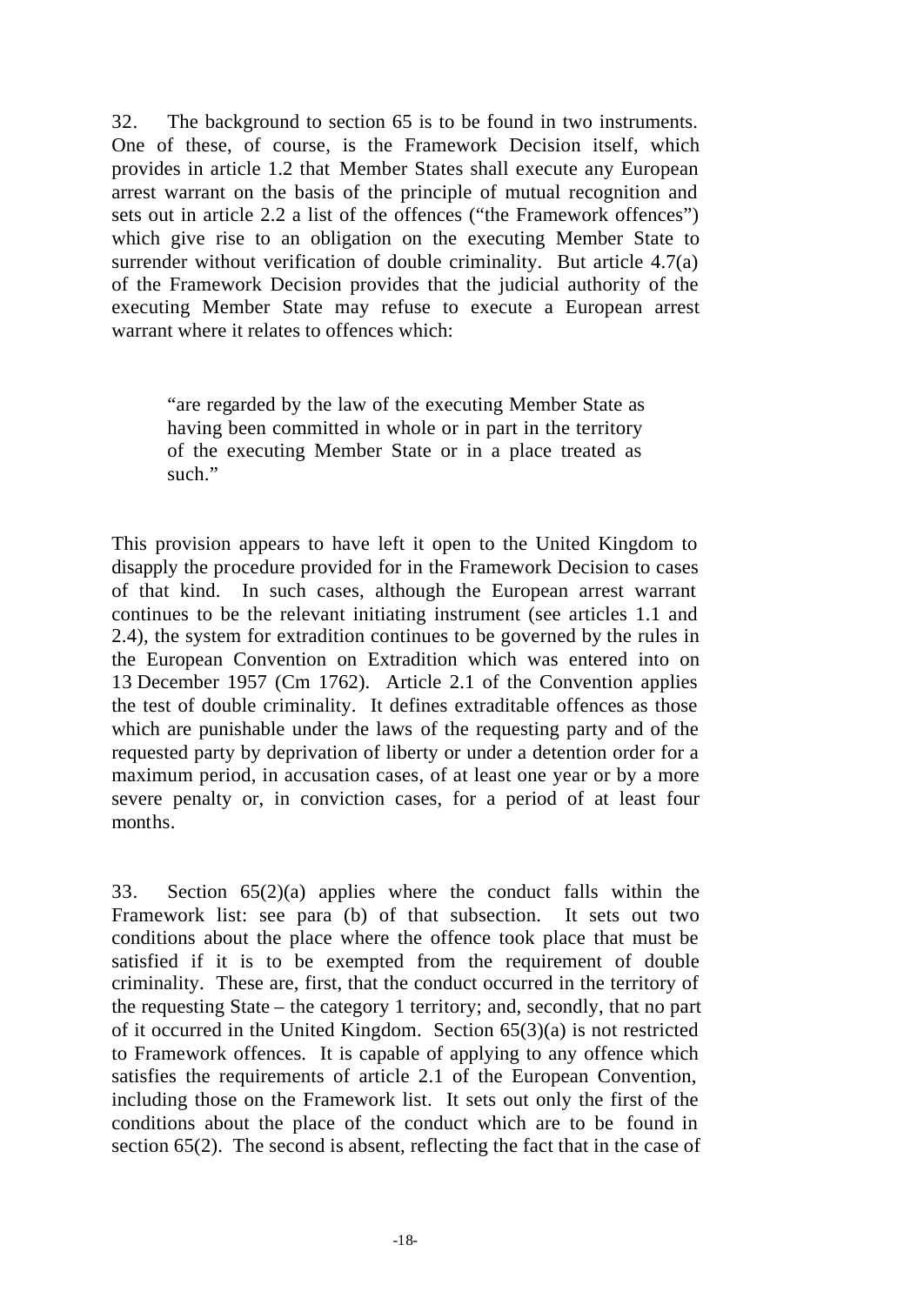offences falling within this subsection the test of double criminality has not been dispensed with.

34. Common to the first condition about the place of the conduct, irrespective of the subsection under which it has to be satisfied, are two questions: (1) whether the person must be within the territory of the requesting State at the time of the conduct which he is alleged to have committed, and (2) whether the conduct must have occurred exclusively within that territory. In many cases, of course, these will not be live issues as it will be plain that the conduct occurred exclusively in the territory of the requesting State. But many of the offences in the Framework list such as trafficking in human beings are commonly committed across borders. The appellant is alleged to have engaged in conduct of that kind, so these questions must be addressed in his case.

35. The answers are to be found in the first place in the language which has been used by the legislature which Lord Bingham has analysed. The context in which that language has been used is, of course, provided by the common law. It is provided in particular by the rules which apply when jurisdiction is claimed on the basis of territoriality. It is now well established that the physical presence of the defendant in the territory is not required so long as the effects of his actions were intentionally felt there. That rule is matched by its corollary which is that, if the effects of those actions were intentionally felt here, criminal jurisdiction can be exercised in respect of their effect irrespective of where the actions took place that gave rise to them. Section 65(2) modifies these rules in the case of Framework offences where the test of double criminality is dispensed with, as it requires that no part of the conduct took place in the United Kingdom. But the test of whether conduct occurs in the category 1 territory is satisfied for the purposes of section 65(3) so long as its effects were intentionally felt there, irrespective of where the person was when he did the acts which constituted such conduct.

36. A few examples will suffice to illustrate this point. In *Director of Public Prosecutions v Stonehouse* [1978] AC 55 the defendant was charged with attempting to obtain property by deception by fabricating his death by drowning in the sea off Miami in Florida. The final act alleged to constitute the offence occurred outside the jurisdiction of the English courts, but it was held that the charge was justiciable in England. Applying what Professor Glanville Williams in his article "Venue and the Ambit of Criminal Law" (1965) 81 LQR 518 called the terminatory theory of jurisdiction, Lord Diplock said at p 66: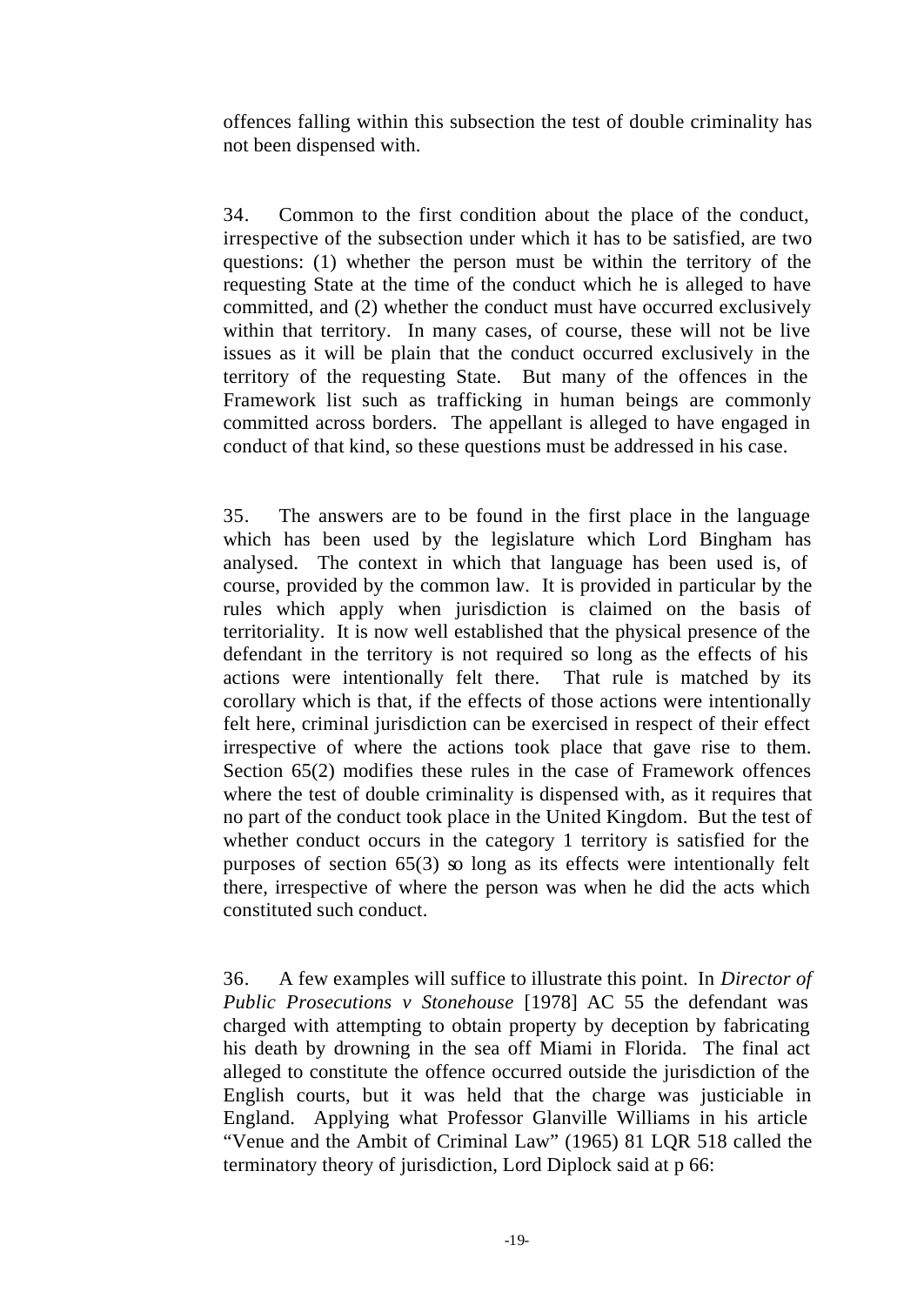"The basis of the jurisdiction under the terminatory theory is not that the accused has done some physical act in England, but that his physical acts, wherever they were done, have caused the obtaining of the property in England from the person to whom it belonged."

Lord Keith of Kinkel at p 93 based his decision on the principle that an offence is committed within the jurisdiction if the effects of the act intentionally operate there or exist within it:

"This would be the situation if a bomb or a letter sent from abroad were found anywhere within the jurisdiction. Its presence at that spot would be an intended effect of the act of despatching it. In my opinion it is not the present law of England that an offence is committed if no effect of an act done abroad is felt there, even though it was the intention that it should be. Thus if a person on the Scottish bank of the Tweed, where it forms the border between Scotland and England, were to fire a rifle at someone on the English bank, with intent to kill him, and actually did so, he would be guilty of murder under English law. If he fired with similar intent but missed his intended victim, he would be guilty of attempted murder under English law, because the presence of the bullet in England would be an intended effect of his act. But if he pressed the trigger and his weapon misfired, he would be guilty of no offence under the law of England, provided at least that the intended victim was unaware of the attempt, since no effect would have been felt there."

37. The same approach is taken in Scotland. In *Clements v HM Advocate*, 1991 JC 62, one of the offences charged was a contravention of section 4(3)(b) of the Misuse of Drugs Act 1971. Observing that the criminal enterprise with which the appellants were concerned was the whole network or chain of supply, right up to the end of the chain where the harmful effects were to be felt, the Lord Justice General (Hope) said at p 71:

"The underlying mischief at which these provisions are directed is the supply or offer to supply of a controlled drug to another, and to look to the place of the mischief as the place where jurisdiction can be established against all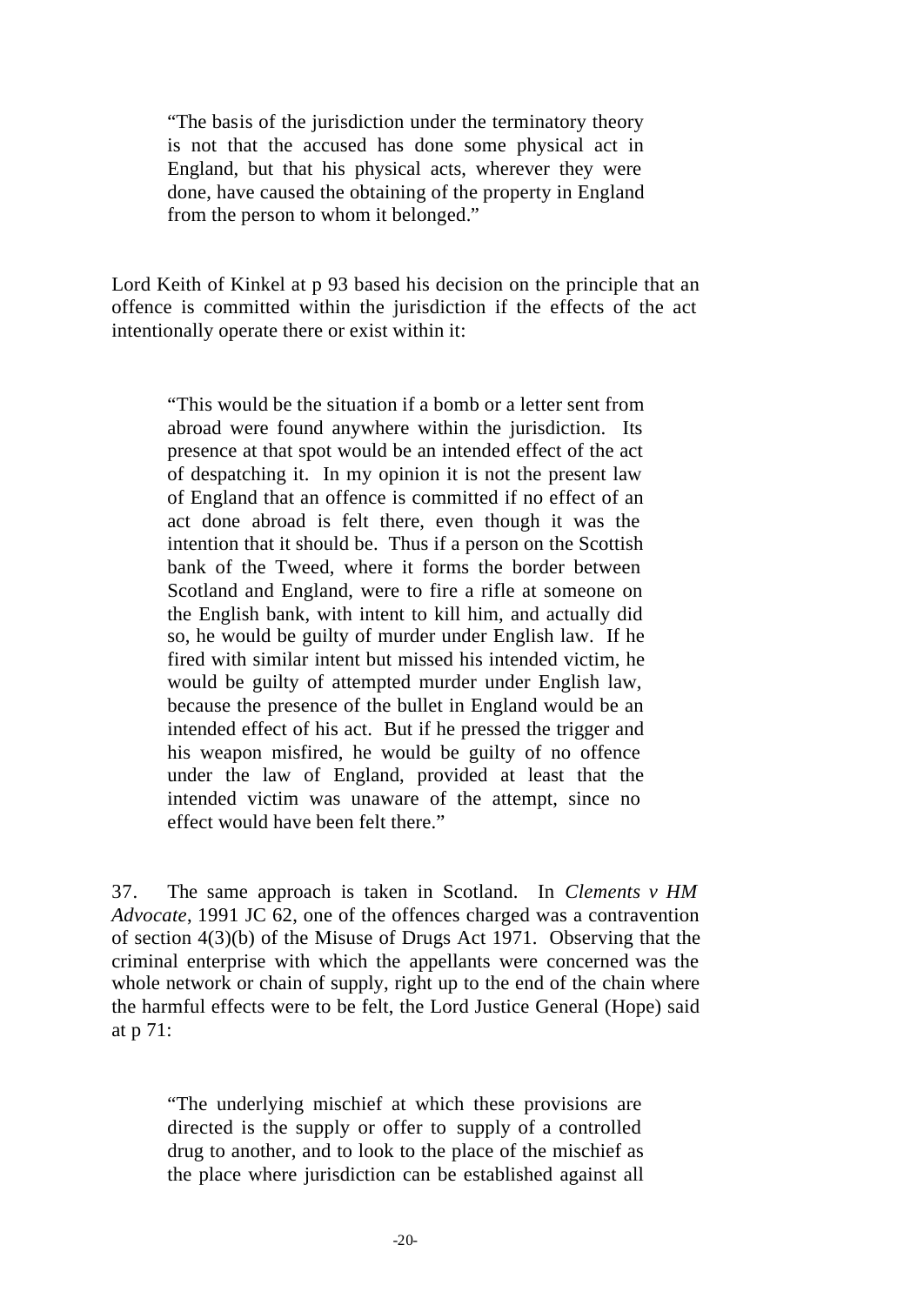those involved would be consistent with the idea that the courts of the place where the harmful acts occur may exercise jurisdiction over those whose acts elsewhere have those consequences: see Lord Diplock's discussion of this point in *R v Treacy* [1971] AC 537, 562. This is not to say that the courts in other parts of the United Kingdom might not also have jurisdiction in an appropriate case. But, as Lord Diplock pointed out, the risk of double jeopardy is avoided by the common law doctrines in bar of trial, in England, of autrefois convict and, in Scotland, that the accused has tholed his assize"

38. The gravest of all such crimes which have occurred so far in the United Kingdom was the explosion of a civilian airliner as it was passing over the Scottish Borders, killing its 259 occupants and 11 residents of the crash site in Lockerbie. The two men who were eventually brought to trial in the High Court of Justiciary at a special hearing convened at Kamp van Zeist in the Netherlands were charged, among other things, with conspiracy to cause the explosion. The charge alleged that they did or caused to be done various things in pursuance of the conspiracy in countries outside the United Kingdom which culminated in the placing of an explosive device on an aircraft in Malta from where the device was transported to Frankfurt and thereafter to London where it was loaded onto an aircraft on PanAm flight 103 which it destroyed when it was in the air over Scotland: *Megrahi v HM Advocate*, 2002 JC 99.

39. A preliminary objection was taken to this charge on the ground that it was not subject to the jurisdiction of a Scottish court: *HM Advocate v Megrahi*, 2000 JC 555. Rejecting the objection, Lord Sutherland recognised at p 560, para 18, that there might have been force in it if the conspiracy had not reached fruition and if there had been no overt act in Scotland to carry on the conspiracy. At para 19 he added these comments:

"Where however, a crime of the utmost gravity has been in fact committed in a particular country and it can be shown that that crime is the culmination of a long drawn out and complex conspiracy, it appears to me quite illogical to say that that country has no interest in putting the conspirators on trial for their part in what has happened, even though their activities were all carried out abroad. Defence counsel recognise that this is undoubtedly so in relation to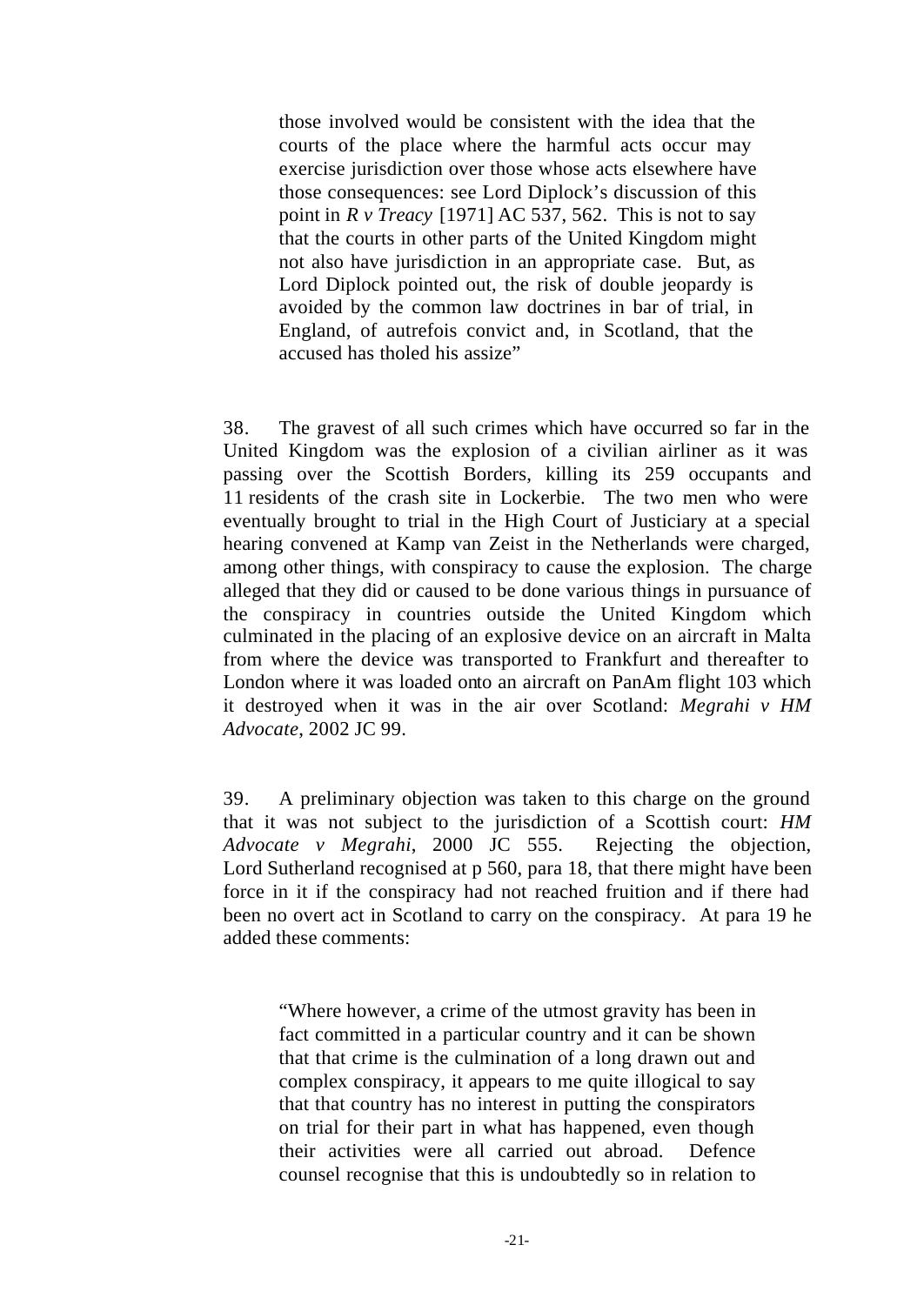the charge of murder in Scotland. I see no logical reason why the same principle should not apply to the charge of conspiring to commit the final criminal act, which is alleged to be the culmination and the whole purpose of the conspiracy."

Referring to what was said to same effect in *R v Doot* [1973] AC 807 and *Liangsiriprasert (Somchai) v Government of the United States* [1991] 1 AC 225, he observed that the way English law dealt with what was needed to complete the crime of conspiracy appeared to be entirely consistent with the law in Scotland.

40. I would construe the word "conduct" in sections 65(2)(a) and  $65(3)(a)$  of the 2003 Act in the light of these authorities. The conduct must occur "in" the category 1 territory if the condition which is set out in these paragraphs to be satisfied. But a purposive meaning must be given to the word "conduct" in this context. It would impose a wholly artificial restriction on the extradition process if it were to be taken as meaning that all the conduct which resulted in the offence must have taken place exclusively within the category 1 territory. Actings elsewhere will be sufficient to constitute conduct in that territory so long as their intended effect was to bring about harm within that territory. It would be immaterial to a request for extradition to Belgium, for example, that the actings which had a harmful effect were all in France or in Germany. The situation would be different, of course, if some part of those actings occurred in the United Kingdom. But that is because of the qualification that section  $65(2)(a)$  has introduced, which prevents cases where some of the conduct occurs in the United Kingdom from being treated as an extradition offence under that subsection. The fact that it was thought necessary to insert this qualification is consistent with the existence of a general rule of the kind that I have described.

### *The section 2(5) statement*

41. Mr Fitzgerald QC drew your Lordships' attention to a number of arguments that he wished to present to the effect that the warrant issued by the Belgian prosecutor fell short of the requirements of section 2 of the 2003 Act and that it did not, in any event, provide sufficient information for a determination of the question whether the offences referred to were extradition offences. The certified question does not mention any of them, and they were touched on only briefly in the course of the hearing of the appeal. There will be an opportunity for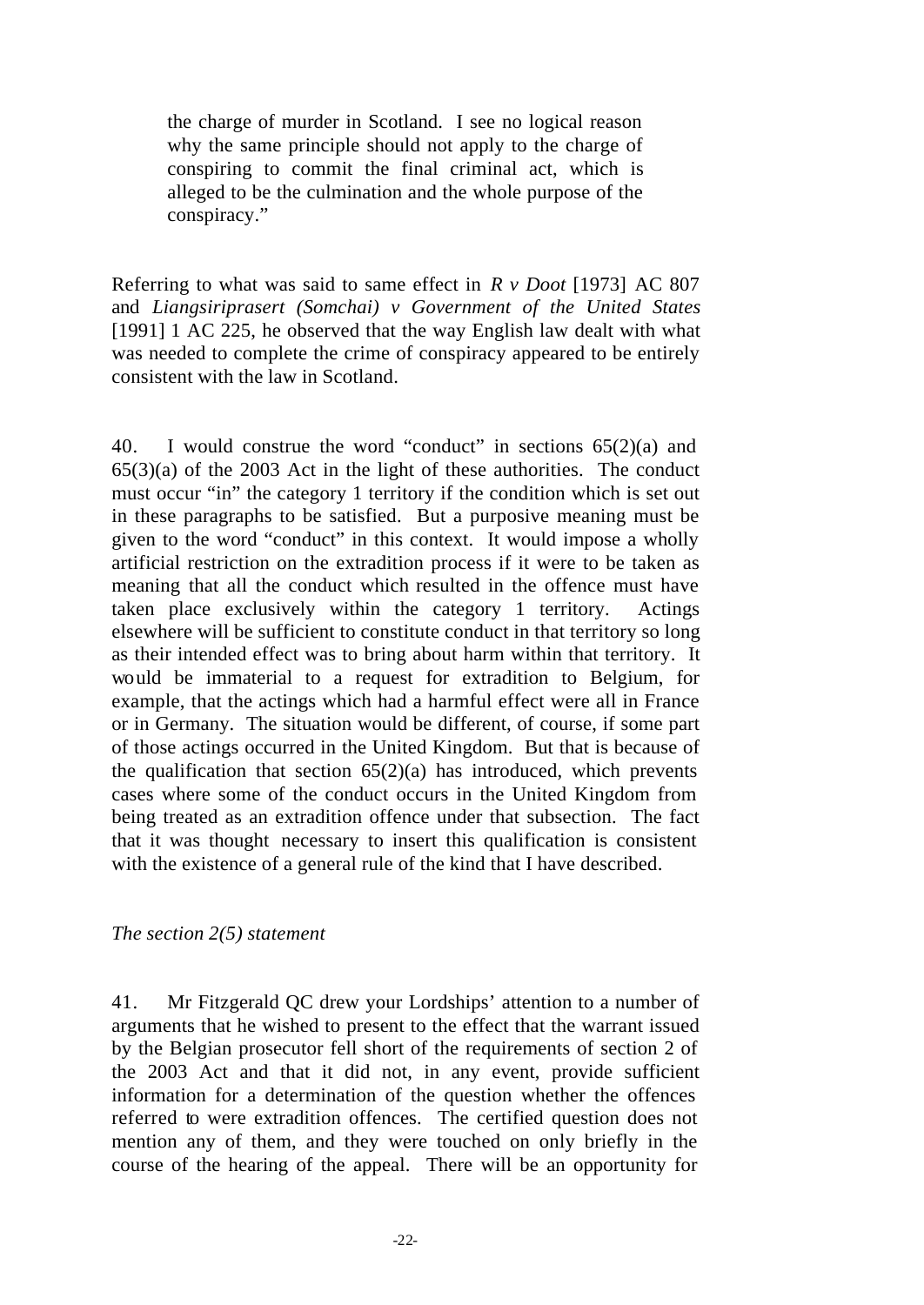these points to be addressed by the Deputy Senior District Judge when the case returns to the Magistrates' Court, and I think that they should be reserved for decision at that stage. But the question whether the warrant contains either of the two statements which section  $2(2)$  requires raises a question of statutory interpretation. So it may be helpful, as Lord Bingham has mentioned, to indicate how this requirement should be applied in practice.

42. The requirement is unequivocal. Section 2(2) states that a Part 1 warrant is an arrest warrant which contains the statement referred to in subsection (3) or the statement referred to in subsection (5). If it does not do so it is not a Part 1 warrant and the provisions of that Part cannot apply to it. The statement referred to in subsection (3) which applies to accusation cases is that the person in respect of whom the warrant is issued is accused in the category 1 territory of the commission of an offence specified in the warrant, and that the warrant is issued with a view to his arrest and extradition to that country for the purpose of being prosecuted for the offence. The statement referred to in subsection (5) which applies to conviction cases is that the person in respect of whom the warrant is issued is alleged to be unlawfully at large after conviction of an offence specified in the warrant by a court in the category 1 territory, and that the warrant is issued with a view to his arrest and extradition to that country for the purpose of being sentenced for the offence or of serving a sentence of imprisonment or any other form of detention imposed in respect of it.

43. There is no corresponding requirement in article 8 of the Framework Decision which sets out the content and form of the European arrest warrant. That is the source of the problem that appears to have arisen in this case. The warrant states that a decision was rendered against the appellant in absentia which resulted in a custodial sentence for five years being imposed on him. At first sight this is a conviction case which requires the warrant to contain the statement referred to in section 2(5) and the information referred to in section 2(6) if section 2 of the 2003 Act is to apply to it. But there is no mention in article 8 of the Framework Decision of the need to state that the requested person is unlawfully at large, nor has provision been made in the form for the making of a statement to this effect. The Belgian prosecutor used the form which the Annex to the Framework Decision prescribes, as he was directed to by article 8.1. So the warrant which he prepared does not state that the appellant is unlawfully at large.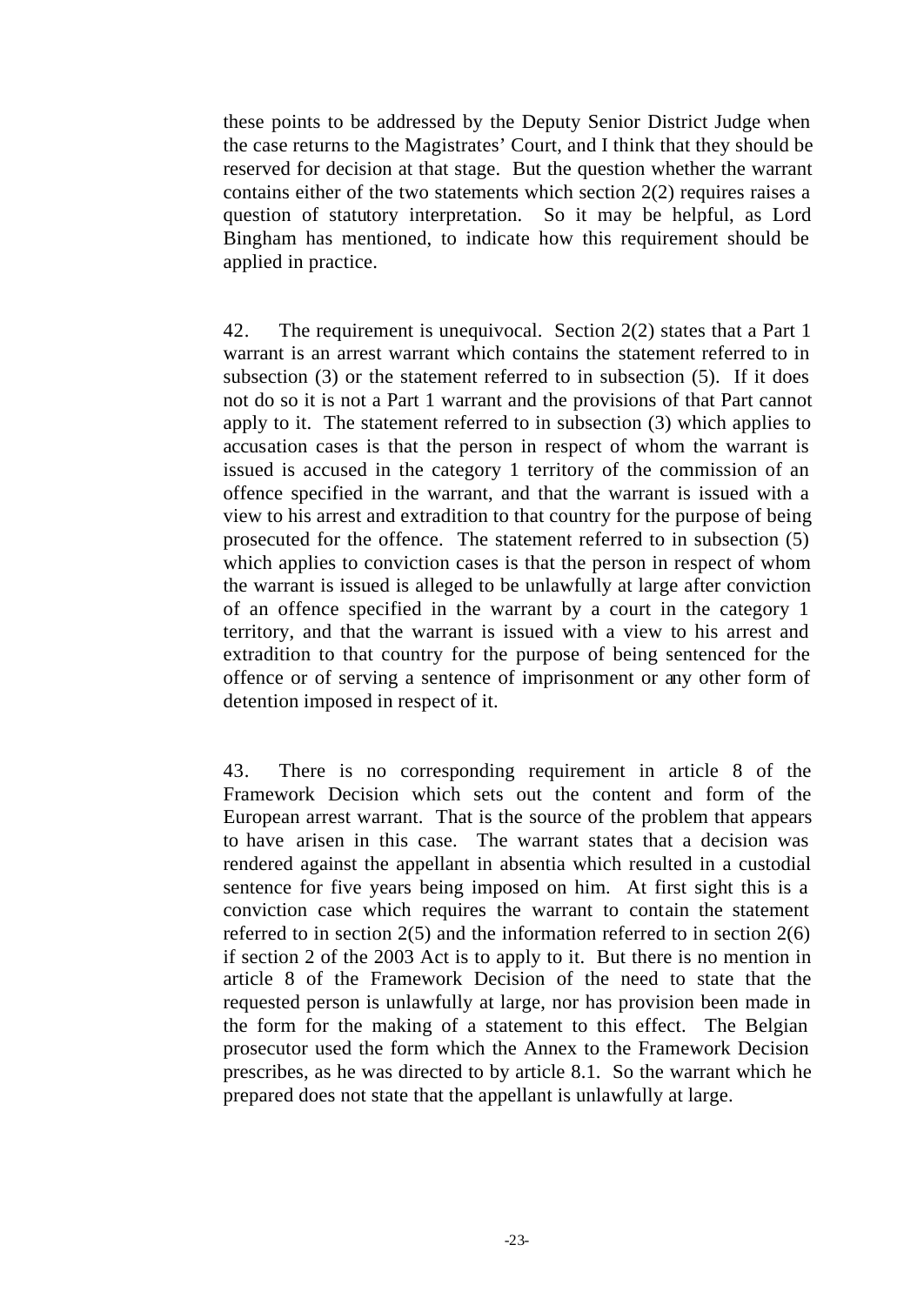44. It would be unduly strict in these circumstances to insist that a statement must appear in the actual words used in section 2(5) if a European arrest warrant is to qualify as a Part 1 warrant. The purpose of the requirement is to provide protection against an unlawful infringement of the right to liberty, so it is an important part of the procedure provided for by Parliament. But the court should be slow to construe those words in a way that would make it impossible to give effect to a warrant which is in the terms which the Framework Decision has laid down. The purpose of the statute is to facilitate extradition, not to put obstacles in the way of the process which serve no useful purpose but are based on technicalities.

45. Crane J had to consider this point in *R (Bleta) v Secretary of State for the Home Department* [2004] EWHC 2034 (Admin), [2005] 1 WLR 3194. In that case extradition was sought to a category 2 territory under Part 2 of the 2003 Act. It was a conviction case, and the extradition was sought for the purpose of requiring the claimant to serve a sentence that had been imposed on him. The system which Part 2 lays down is a different system from that in Part 1, and the request was not made by way of a European arrest warrant. But the problem was, in essence, the same problem as that which has been raised in this case, as the warrant did not contain a statement that the claimant was unlawfully at large as required by section 70(4)(b) of the Act. At p 3198, para 11, Crane J said that counsel for the claimant had been correct to concede at an early stage that the actual words of the Act were not required. He accepted the respondent's argument that the Secretary of State was entitled to look at the request together with the documents incorporated in it by reference, in order to determine whether the request was in effect stating that the claimant is unlawfully at large following a conviction.

46. Crane J summed the matter up in *Bleta* in this way, at p 3198, para 14:

"Even if the actual words of the Act are not incorporated in the request, and even if there is no equivalent wording, in my view, at least in a clear case, it is permissible for the Secretary of State to look at the request itself and its supporting documents to see whether the matter is clear. Adopting a purposive interpretation of the 2003 Act, it seems to me that this is, in effect, an examination of whether the request contains the necessary statement."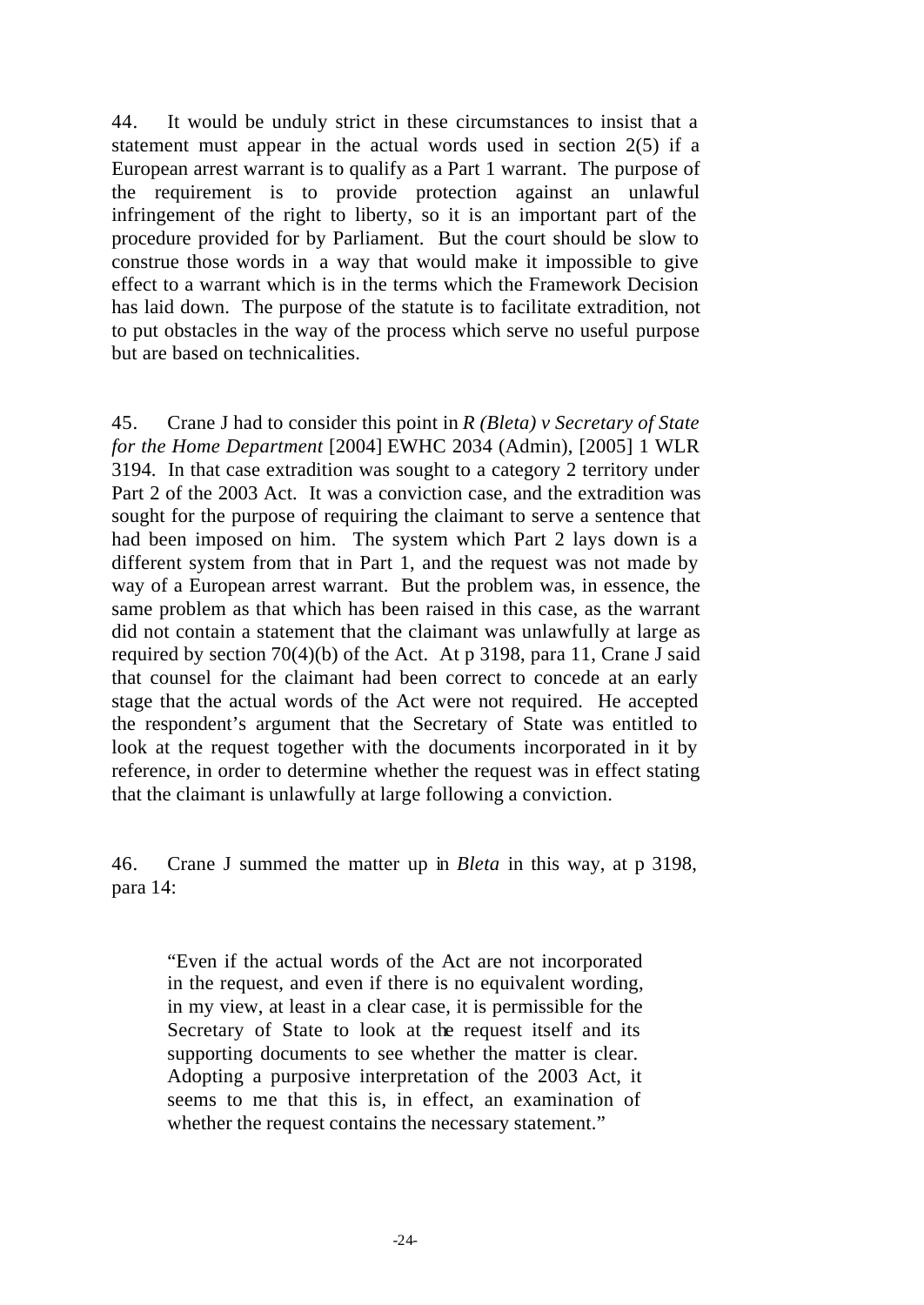But at p 3202, para 28 he restated this proposition more narrowly in these terms:

"My conclusion is that it is only in a clear case that the Secretary of State should conclude, in the absence of a statement by the requesting state, that the relevant defendant is not only at large but unlawfully at large."

47. As to the facts in that case, the information made it clear that the claimant had been convicted. There was no dispute that the inference was that he had never been in custody in connection with that conviction. But there was no evidence that he ever became aware of his conviction or of its terms. The judge noted that there were possible situations where, although he was at large in the United Kingdom, he was not unlawfully so in the sense that he was liable to immediate arrest in the requesting country. At p 3203, para 32 he said that the court should hesitate before filling a gap which could so easily have been filled. He quashed the Secretary of State's certificate.

48. I would wish to hear further argument on this issue before concluding that the approach which Crane J took to the facts in *R (Bleta) v Secretary of State for the Home Department* [2005] 1 WLR 3194 was the correct one, especially as your Lordships were not referred to his decision during the hearing of this appeal. It is sufficient for present purposes to say that it is open to the court to draw inferences from the material available to it to determine whether the requirements of the statute have been satisfied. But those against whom the system for extradition is invoked are entitled to protection against its use in circumstances which have not been provided for by Parliament. So I think that Crane J was right to indicate that, if there is a gap in the information, it ought not to be filled by mere guesswork. The fact that Part 1 of the 2003 Act does not match the requirements of the Framework Directive is confusing to the unwary, and it appears likely that it will be a source of continuing difficulty. Steps should be taken to remind the authorities in the category 1 territories that the statements referred to in section 2(2) of the Act are a necessary part of the procedure that has been laid down in Part 1 of the Act.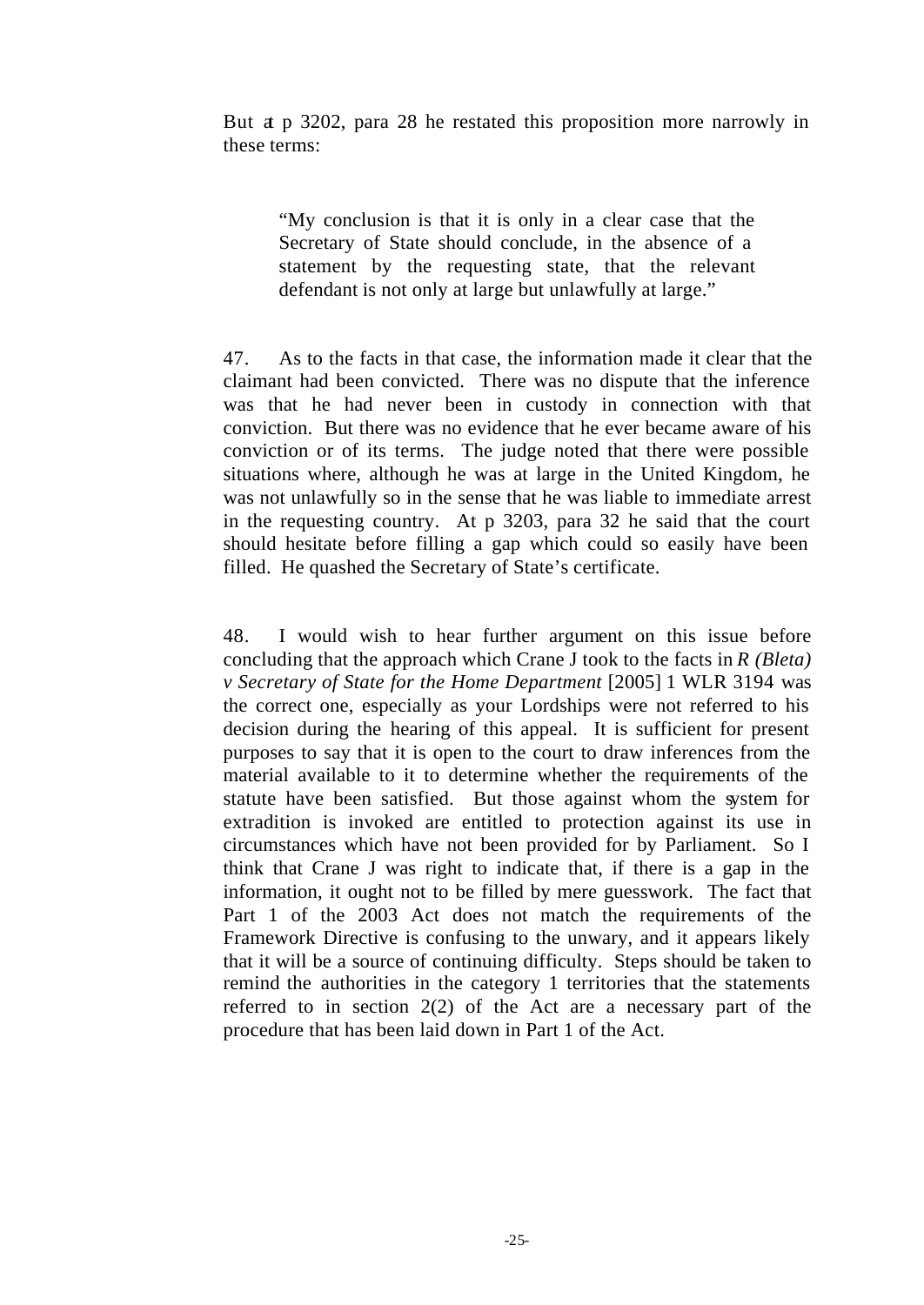## **LORD SCOTT OF FOSCOTE**

My Lords,

49. I have had the advantage of reading in advance the opinions of my noble and learned friends Lord Bingham of Cornhill and Lord Hope of Craighead and am in agreement with their conclusions, first, that the request by Belgium for the extradition of the appellant cannot be brought under section 65(2) of the 2003 Act – because part of the conduct of the appellant specified in the arrest warrant took place in the United Kingdom (see section  $65(2)(a)$ ) – and, secondly, that the request can, in principle at least, be brought under section  $65(3)$  of the Act – because it does not matter for the purposes of that subsection that the conduct took place not only in Belgium but also in the United Kingdom. I cannot add anything of value to the reasons my noble and learned friends have given for coming to those conclusions, with all of which I agree, but I want to add a word or two about the contents of this arrest warrant under which the extradition of the appellant to Belgium is being sought. May I say at once that I am in full agreement with what Lord Hope has said about this.

50. Lord Hope has referred to the background to the European Council Framework Decision of 13 June 2002. The Framework Decision was intended to simplify the procedures for extradition of individuals from one Member State to another either for the purpose of being prosecuted for alleged criminal conduct or for the purpose of serving a sentence imposed after conviction. There were two particular features of the Framework Decision extradition scheme that, having regard to the issues raised by this appeal, deserve mention. First, in relation to offences falling within the so-called Framework List the requirement of double criminality was removed, that is to say, it would not be necessary to show that the conduct of the accused for which he was to be prosecuted in the requesting State, or which had constituted the offence of which he had been convicted in the requesting State, would have been criminal conduct for which he could have been prosecuted or convicted in this country.

51. Secondly, the Framework Decision was intended to make it unnecessary, whether in relation to Framework List offences or any other offences, for the requesting State to have to show that the individual had a case to answer under the law of that State. The merits of the extradition request were to be taken on trust and not investigated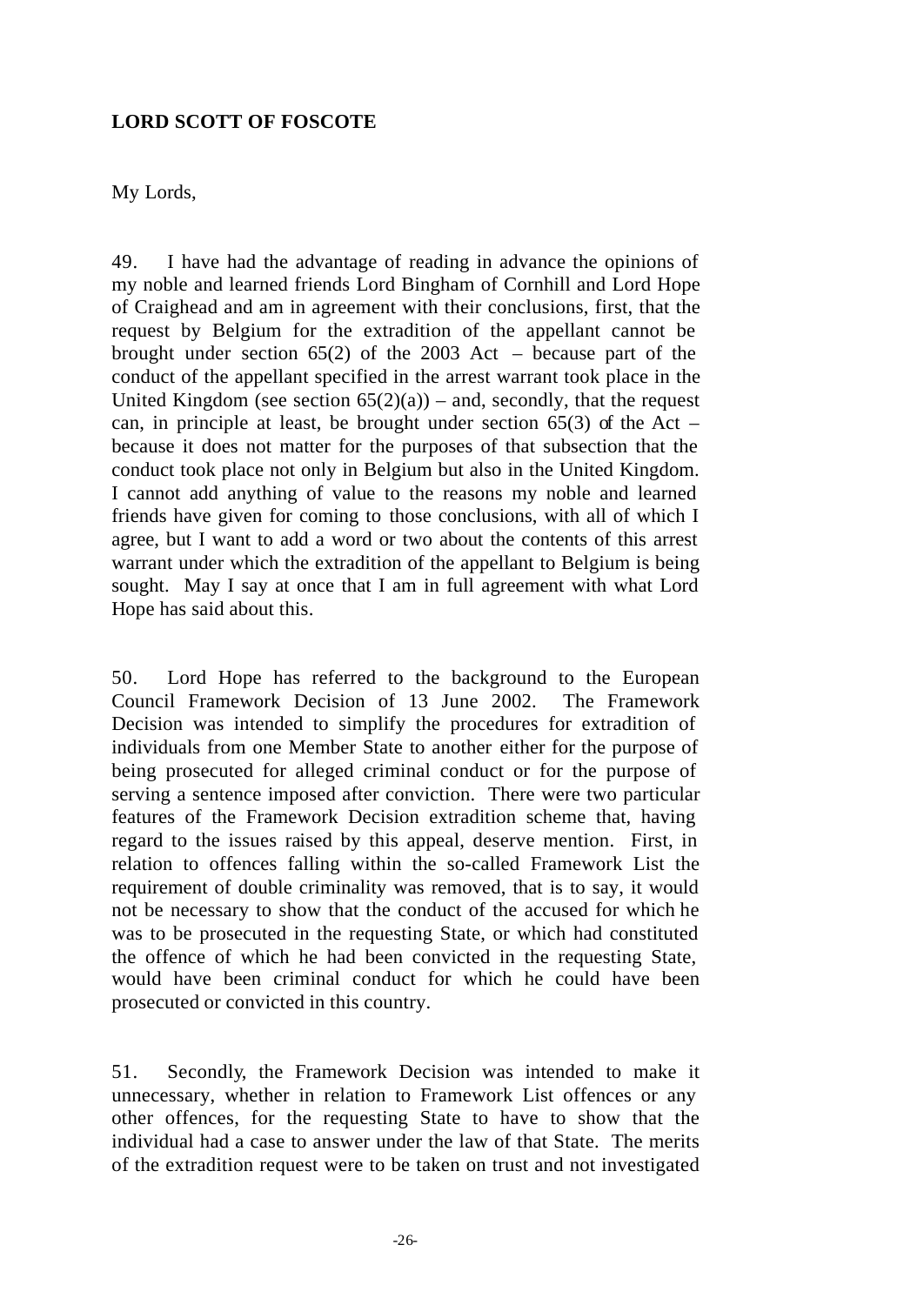by the Member State from which extradition was sought. Article 1(2) says that:

"Member States shall execute any European arrest warrant on the basis of the principle of mutual recognition and in accordance with the provisions of this Framework Decision."

And recital (5) of the Framework Decision speaks of "abolishing extradition between Member States and replacing it by a system of surrender between judicial authorities."

52. The principle underlying these changes is that each Member State is expected to accord due respect and recognition to the judicial decisions of other Member States. Any enquiry by a Member State into the merits of a proposed prosecution in another Member State or into the soundness of a conviction in another Member State becomes, therefore, inappropriate and unwarranted. It would be inconsistent with the principle of mutual respect for and recognition of the judicial decisions in that Member State.

53. Accordingly, the grounds on which a Member State can decline to execute a European arrest warrant issued by another Member State are very limited. Article 3 sets out grounds on which execution must be refused. Article 4 sets out grounds on which execution may be refused. None of these grounds enable the merits of the proposed prosecution or the soundness of the conviction or the effect of the sentence to be challenged. There is one qualification that should, perhaps, be mentioned. The execution of an arrest warrant can be refused if, broadly speaking, there is reason to believe that its execution could lead to breaches of the human rights of the person whose extradition is sought (see recitals  $(12)$  and  $(13)$ ).

54. These features of the Framework Decision explain, I think, the inclusion in the 2003 Act of the requirement that if an arrest warrant is issued for the purpose of prosecuting the person named in the warrant, the arrest warrant must so state (see section  $2(3)(b)$ ). Extradition for the purpose of interrogation with a view to obtaining evidence for a prosecution, whether of the extradited individual or of anyone else, is not a legitimate purpose of an arrest warrant. But the judicial authority in the requested State cannot inquire into the purpose of the extradition.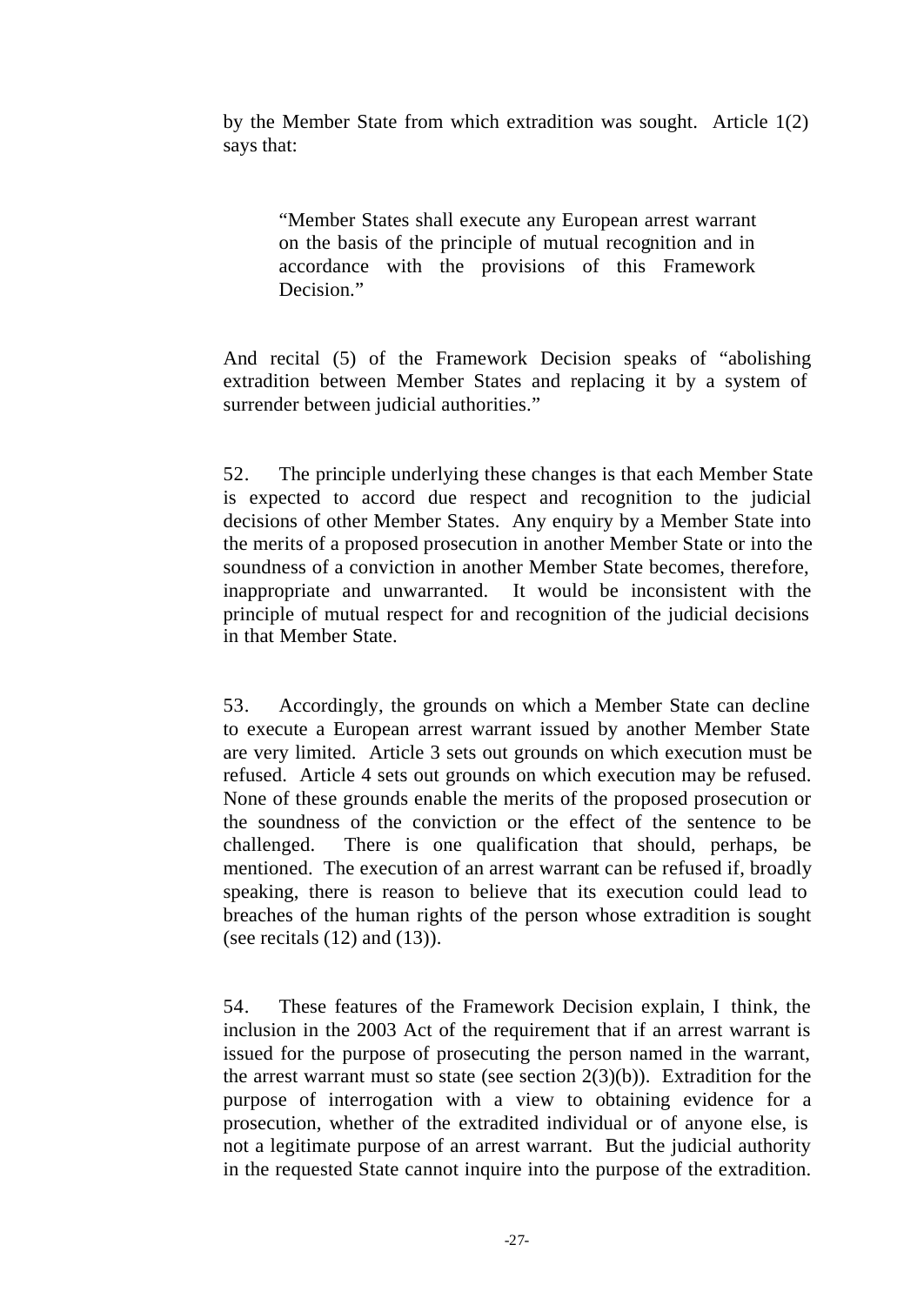It is therefore necessary for there to be an unequivocal statement of that purpose in the arrest warrant itself. Hence the requirement in section  $2(3)(b)$ . It is to be noted that the opening words of the form of arrest warrant set out in the Annex to the Framework Decision refer to a request that

"the person mentioned below be arrested and surrendered for the purposes of conducting a criminal prosecution or executing a custodial sentence or detention order."

It is presumably intended that the inapplicable alternative be deleted. The person in question is surely entitled to know which of the alternatives apply to him.

55. Where extradition is sought for the purpose of executing a custodial sentence, the form in the Annex to the Framework Decision does not provide for any information to be given as to the legal effect of the sentence on the right of the person sentenced to remain at large or as to whether any supervening events have altered its effect. In the present case, for example, it appears that the appellant was sentenced following a judgment in default given in his absence. It may be the case, but cannot, in my opinion, simply be assumed, that such a sentence takes immediate effect. It may be that notice of the sentence has to be served on or given to the person sentenced before he can be described as being unlawfully at large. In other cases, similar uncertainties might arise. An individual might have been released on licence on conditions that are alleged to have been broken. Or he might have been given bail pending appeal and the conditions of bail then broken. Would he then be unlawfully at large? It appears to me that it would be quite contrary to an important principle underlying European arrest warrants for the judicial authority in the requested State to have to inquire into the question whether under the law of the requesting State the individual who had been sentenced was unlawfully at large.

56. These potential problems explain, I think, why section 2(5)(a) of the 2003 Act requires an arrest warrant issued for the purpose of executing a custodial sentence to state that the person whose extradition is sought is unlawfully at large. An arrest warrant which contains neither the section 2(3) statement nor the section 2(5) statement does not, it appears to me, comply with the requirements of the Act and, if that is right, would not constitute a warrant on which an extradition under Part 1 of the Act could be ordered.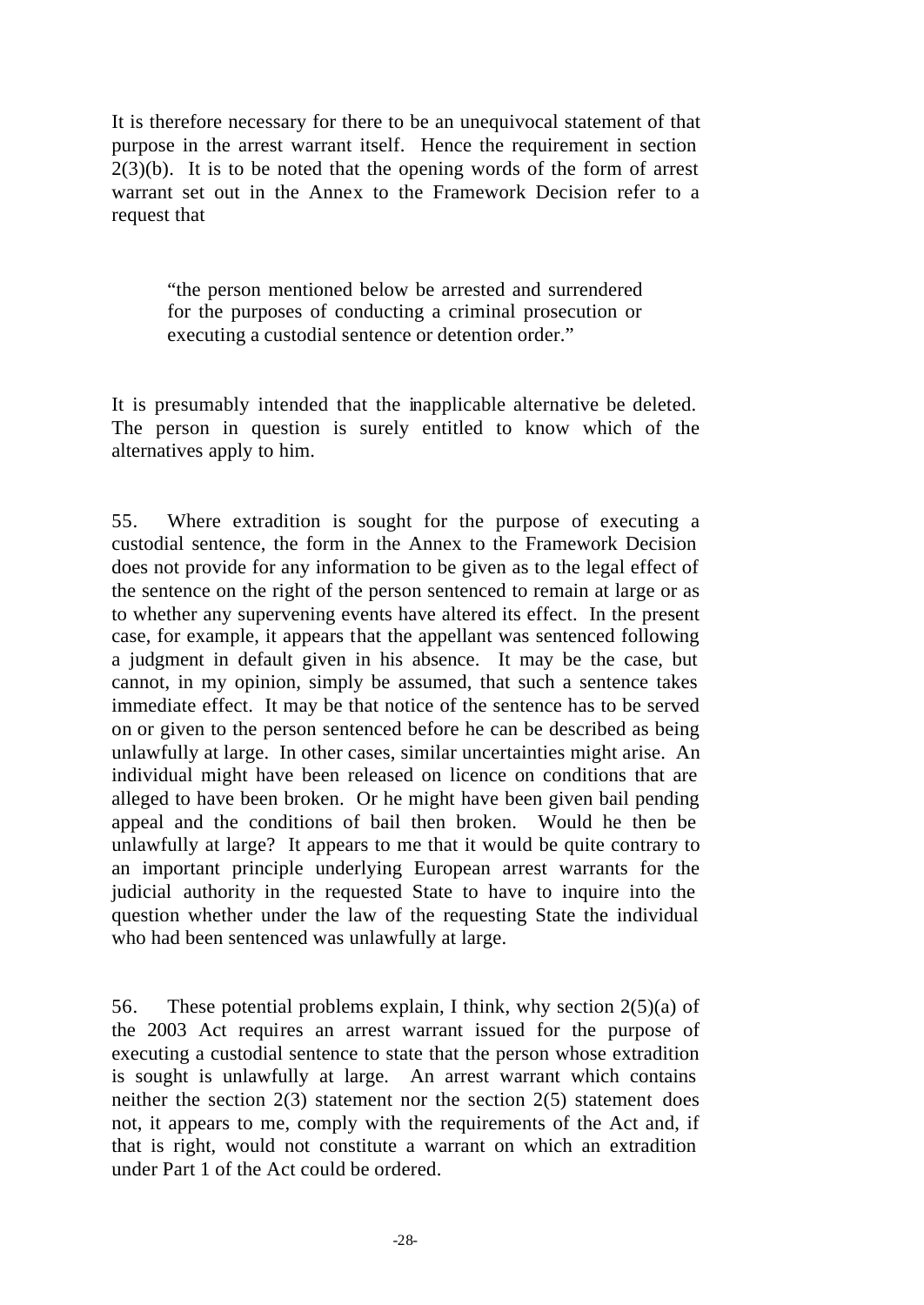57. The requirement that an arrest warrant must contain one or other of these statements seems to me to be a natural and desirable feature of an extradition system that does not permit the merits of the extradition request to be investigated by the judge who is asked to order the execution of the arrest warrant. At the least, the State seeking extradition can be, and under section 2 of the Act is, asked to commit itself to the propriety of the extradition. These statements are not, in my opinion, formalities. They form an important part of the new extradition procedure.

58. Since this is a case where the appellant appears to have been convicted and sentenced under a default judgment given in his absence, it is the "unlawfully at large" statement that needed to be included in the warrant. It is nowhere expressly included. It would be possible for the Deputy Senior District Judge to whom the case is to be remitted to enquire into the question whether under Belgian law the default judgment took effect automatically, or whether it first had to be served on the absent defendant or otherwise drawn to his attention, or whether any other procedure was necessary before it could be said that the appellant was "unlawfully at large". But such an enquiry would, it seems to me, be inconsistent with the principle on which the new extradition procedure is based. We have not heard argument on the issue but my present, necessarily provisional, view is that if the "unlawfully at large" statement is included in a warrant to which subsection (5) applies the judge cannot go behind it, but that if it is not included, and cannot be unequivocally implied from what is included, the warrant is bad.

59. There are several other points on the content of this arrest warrant that might be raised but that must be left, if they are raised, to be considered by the judge. I agree with the order Lord Bingham has proposed.

### **BARONESS HALE OF RICHMOND**

My Lords,

60. I agree with the conclusions reached by my noble and learned friends, Lord Bingham of Cornhill and Lord Hope of Craighead, and for the reasons they give, would dismiss this appeal. I also share their